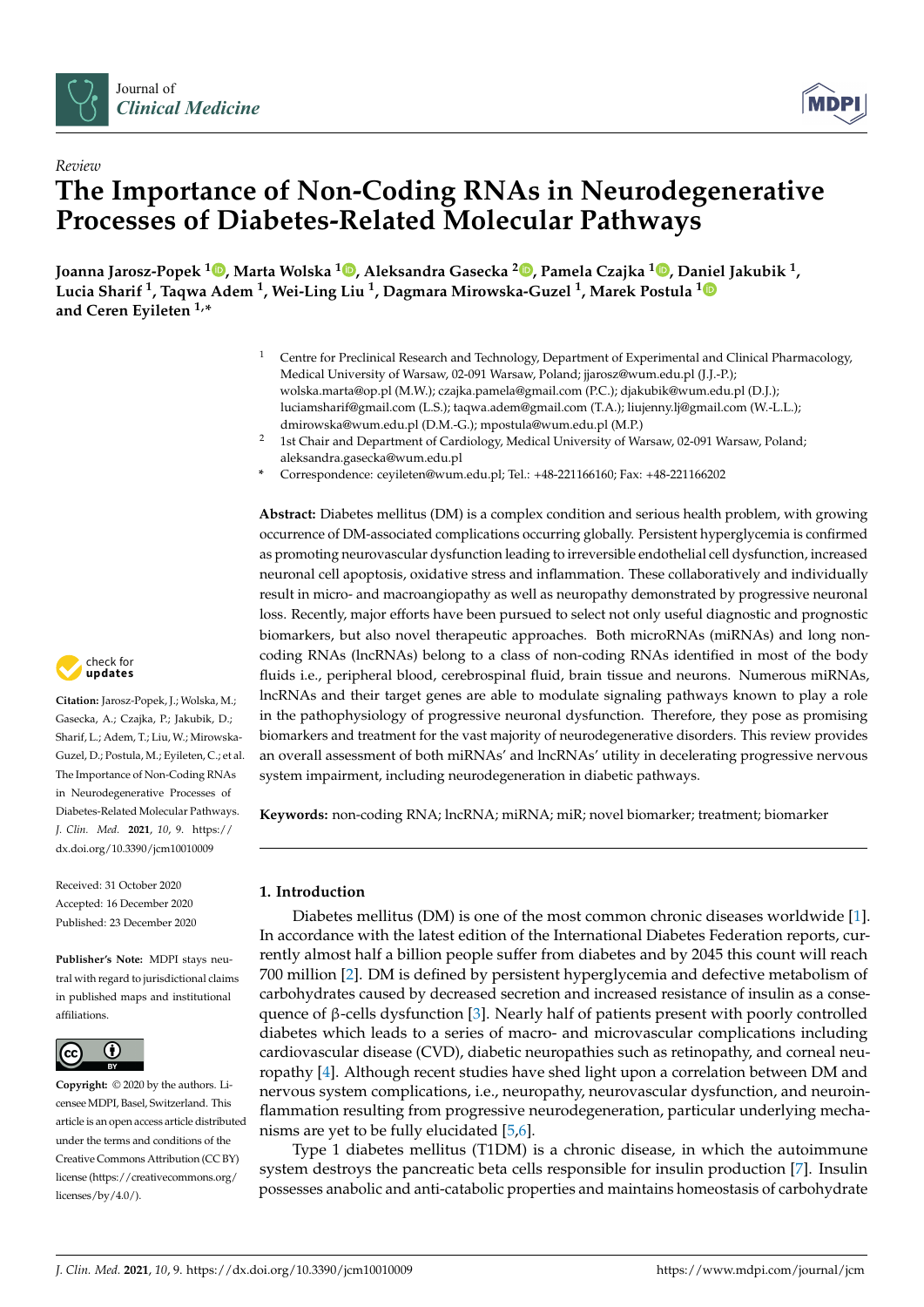metabolism. Meanwhile, insulin deficiency leads to constant hyperglycemia [\[8\]](#page-19-3). The role of immune breakdown, including the expansion of CD4+ and CD8+ autoreactive T cells as well as B lymphocytes responsible for the production of autoantibodies, is underlined in the pathogenesis of T1DM [\[9\]](#page-19-4). Many scientists have researched the correlation of T1DM with retinal neurodegeneration, one of the earliest complications in T1DM [\[10,](#page-19-5)[11\]](#page-19-6).

Type 2 diabetes (T2DM) is a potentially reversible disease, characterized by high blood glucose, insulin resistance and relative lack of insulin. Insulin resistance is the earliest abnormality and major pathophysiological factor of T2DM. The role of insulin signaling defects, glucose transportation defects or lipo-toxicity are underlined in a study of insulin resistance pathophysiology [\[12\]](#page-19-7). Another key component of T2DM onset and progression is B-cells apoptosis. Although genetic abnormalities also play a role in the mechanism of T2DM, an unhealthy diet as well as a sedentary lifestyle lead to obesity and are crucial factors in the disease's pathophysiology [\[3\]](#page-18-2). Various reports indicate that there is a link between T2DM and the development of neurodegenerative diseases as well as exacerbation of the neurodegenerative processes [\[13\]](#page-19-8).

The alteration of microRNA (miRNA, miR) and long non-coding RNA (lncRNA) expression along with their relation to the pathophysiological mechanisms of chronic hyperglycemia was documented in diabetic neuropathy. LncRNA are a class of RNA non-protein transcripts longer than 200 nucleotides, serving as transcriptional regulators able to impact cellular processes, i.e., proliferation, differentiation or apoptosis [\[14](#page-19-9)[–18\]](#page-19-10). They participate in numerous biological processes such as regulation of gene expression through mRNA splicing, transcription regulation, translation regulation and genomic imprinting [\[14–](#page-19-9)[19\]](#page-19-11). LncRNAs are capable of modifying cellular responses through downor up-regulation in microvascular degeneration and in high glucose-induced neuronal injury. This should be taken into consideration when considering these proteins as a novel therapeutic approach in diabetic-induced neurodegeneration, along with miRNAs (other promising molecules also broadly analyzed) [\[20](#page-19-12)[,21\]](#page-19-13). MiRNAs are small (18–25 nucleotides), endogenous, single-stranded and non-coding RNAs, that are able to modulate approximately 60% of mammalian protein coding genes post-transcriptionally. MiRNAs are considered to play a pivotal role in many common disorders, e.g., DM, CVD as well as ischemic stroke [\[16](#page-19-14)[,18\]](#page-19-10). Moreover, particular miRNAs were found to upregulate or downregulate particular cellular responses in diabetes-induced neurovascular injuries. Therefore, it is hypothesized that certain miRNAs and lncRNAs could be novel biomarkers and could direct a novel therapeutic approach in diabetic neuropathies [\[22\]](#page-19-15). This review aims to provide an overall overview of the current knowledge of miRNAs and lncRNAs in neurodegeneration and neuro-regenerative processes resulting from DM.

# **2. MiRNAs and Their Link to Neurodegenerative Changes in Metabolic Pathways Related to Diabetes**

A DM-induced persistent state of hyperglycemia is suggested to be a major cause of a variety of pathological pathways, including oxidative stress, apoptosis, inflammation and neurodegeneration. Oxidative stress is associated with inflammation and neurodegeneration due to formation and augmented concentration of reactive oxygen species (ROS) [\[23\]](#page-19-16). Hyperglycemia increases the production of ROS which results in a dysfunction in neuronal cells. Additionally, oxidative stress enhances an imbalance between endogenous ROS and antioxidant defense systems, initiating chronic inflammation and tissue damage [\[24\]](#page-19-17). MiRNAs regulate many biological processes, and are correlated with different aspects of complex diseases. Differential expressions of miRNAs were observed in patients with neurodegenerative diseases as well as DM, as they play an important role in regulating diabetes-induced inflammatory and neurodegenerative responses [\[25\]](#page-19-18).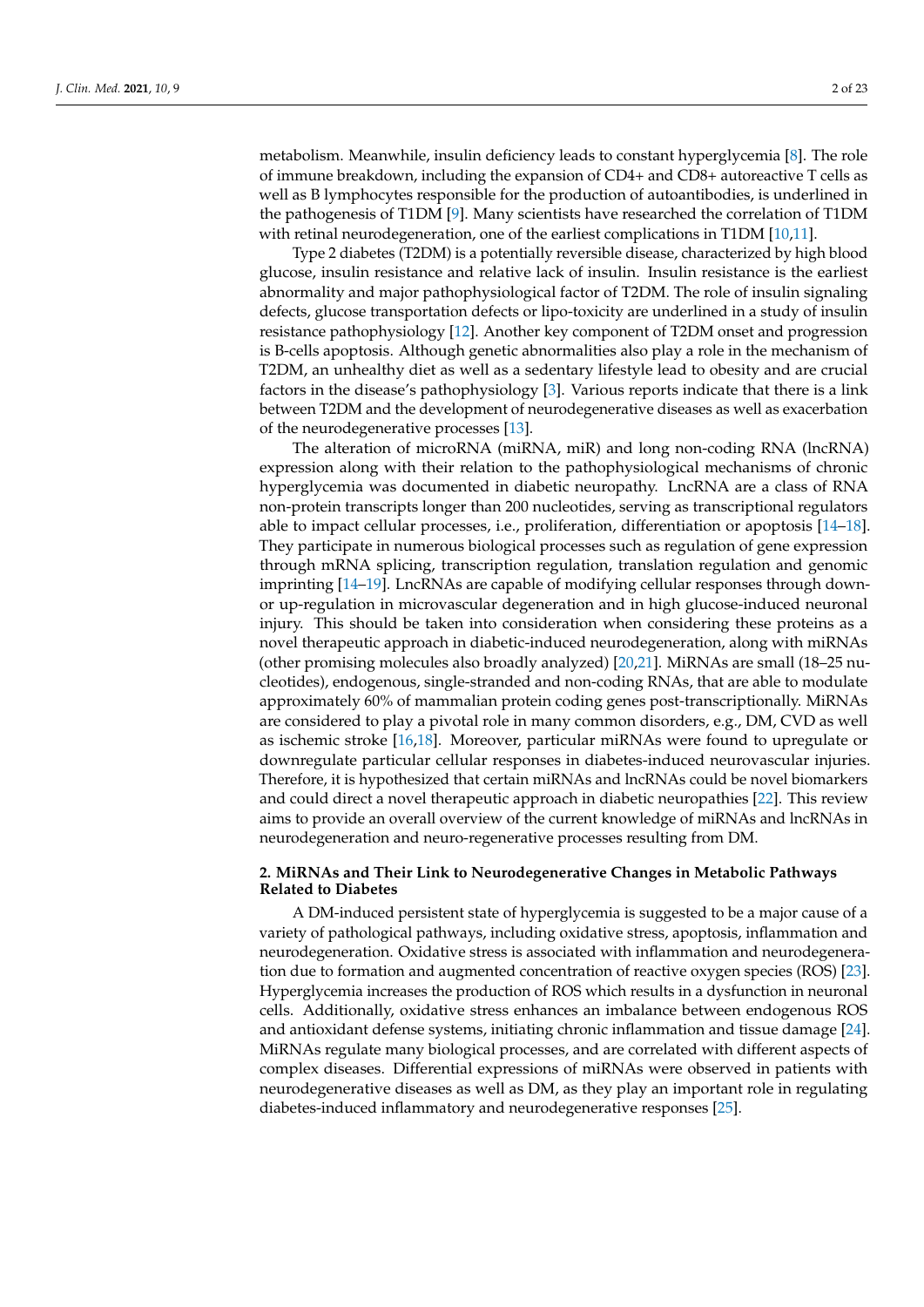# *2.1. MicroRNAs Involved in Neurodegeneration and Regeneration*

#### 2.1.1. MiRNAs in Diabetic Neuropathies

Diabetic peripheral neuropathy (DPN) is one of the most frequent persistent complications of all stages of DM, resulting in gradually spreading peripheral nerve damage. It is speculated that in a few years over 50 million diabetes patients worldwide will develop DPN [\[26\]](#page-19-19). DPN demonstrates symmetric, spreading proximally and mainly sensory progressive axonal loss as a result of chronic hyperglycemia and microangiopathy. Amongst the pathophysiological processes underlying DPN, increased oxidative stress, apoptosis ratio, mitochondrial dysfunction, chronic inflammation and accumulation of advanced glycation end products (AGEs) are deemed crucial. However, particular mechanisms have still not been fully elucidated [\[27,](#page-19-20)[28\]](#page-19-21). Moreover, increasing evidence suggests that diabetic endothelial dysfunction is an early manifestation of DPN. Both DPN and diabetic endothelial dysfunction show similarities in induction of shared signaling pathways and seem to force each other [\[29,](#page-19-22)[30\]](#page-19-23). Undoubtedly, diabetic endothelial dysfunction is a major cause of diminished neuronal perfusion resulting in reduced axonal reflexes, vasodilation and therefore, may promote neurodegeneration. Moreover, endothelial dysfunction is deemed crucial in the onset and progression of cerebral small vessel disease (CSVD), which may result in stroke and cognitive decline. Phosphodiesterase 3 (PDE3) is an enzyme detected in brain arteries which is known to play a key role in regulating endothelial function [\[31\]](#page-20-0). PDE3-targeting miR-221/miR-222 and miR-27a/miR-27b/miR-128 were identified in silico analysis. Overexpression of miR-27a-3p and miR-222-3p decreased the protein level of PDE3A in the in vitro model. MiR-221/miR-222 and miR-27a/miR-27b/miR-128 family impact pathways involved in immune modulation as well as cerebrovascular integrity and function. Targeting PDE3A by particular endothelial miRNAs may present as a suitable treatment for CSVD due to the capacity of these miRNAs to simultaneously affect various pathways related to CSVD and should consequently be studied more extensively in diabetic models [\[32\]](#page-20-1).

One of the crucial factors involved in neuropathological processes is the small acidic polypeptide thymosin β4 (Tβ4) which promotes neuro-regeneration and reduces inflammation in diabetes-induced injury. Alongside this, miRNAs are known to influence some pathways involved in the onset and progression of neuronal dysfunction. Therefore, Wang et al. [\[33\]](#page-20-2) analyzed the neuroprotective effects of Tβ4 in DPN on miR-146a both in vivo and in vitro. It was found that the Tβ4 injection reversed the inhibitory effect of diabetes by miR-146a upregulation. Increased miR-146a expression ameliorated the motor and sensory function of nerves, and improved nerve fiber density and regional blood flow in animal models, whereas endogenous inhibition of miR-146a reversed the positive effect of Tβ4 on endothelial cells. High glucose levels caused downregulation of miR-146a and upregulation of its target genes *IRAK1*, *TRAF6* and *p-NFkB* further causing increased pro-inflammatory mediators, such as MCP-1 and VCAM-1 levels. Taken together, the study showed that Tβ4 promoted the neuroprotective role via upregulation of miR-146a in diabetic subjects by the inhibition of inflammatory mediators [\[34\]](#page-20-3). Furthermore, the same research team aimed to analyze the effect of sildenafil on miRNA expression in distal axons of embryonic cortical neurons. Sildenafil is suggested to upregulate the expression of miR-146a in dorsal root ganglia (DRG) and ameliorates neuropathy [\[33,](#page-20-2)[35\]](#page-20-4). In high glucose conditions, axonal miR-146a expression was significantly reduced. This resulted in a significant increase in target genes *IRAK1* and *TRAF6*. MiR-146a treatment on DRG neurons diminished axonal mRNA and protein levels of IRAK1 and TRAF6 (proinflammatory mediators) forcing axonal lengthening. In line with these findings, sildenafil use reversed high glucose-induced axonal injury by downregulation of miR-146a. Taken together, miR-146a seems to serve as a novel therapeutic approach in high glucose-induced neuropathy [\[36\]](#page-20-5).

Diabetic corneal neuropathy (DCN) belongs to a variety of common diabetic-associated ophthalmic complications. DCN is demonstrated by simultaneously decreased neuronal fiber density and length, resulting in the onset of neurotrophic ulcer and progressive visual loss [\[37\]](#page-20-6). In this regard, Hu et al. conducted a study to analyze the role of miR-34c in DCN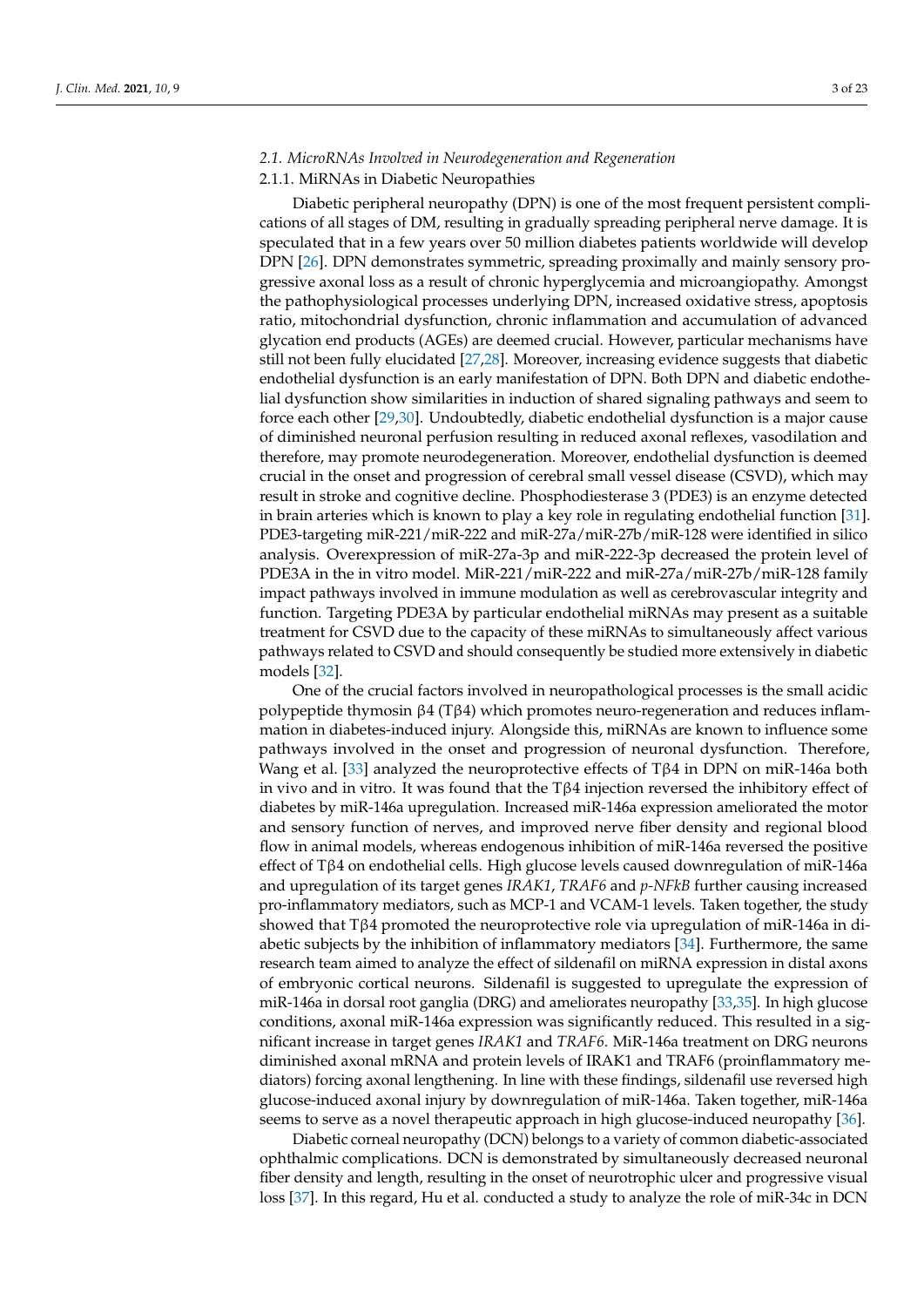associated with T1DM. Researchers utilized both in vivo and in vitro studies. In trigeminal tissue in the diabetic mouse model, miR-34c expression was significantly increased compared to controls. The in vitro studies showed that inhibiting miR-34c resulted in an increased growth of neurites and increased total length of trigeminal sensory neurons. The in vivo study showed that subconjunctival injections of miR-34c antagomir (inhibitor of miRNA) increased corneal nerve density and promoted epithelial wound healing via increased nerve fiber regeneration. In terms of the underlying pathological mechanisms, the autophagy-related proteins, namely, Atg4B and LC3-II, which promote autophagy, were downregulated in diabetic mice trigeminal ganglia. This study predicted the possible interaction of miR-34a and Atg4B by using an in silico tool and confirmed it also with an in vitro experimental analysis. Thus, this study concluded that miR-34c silencing can promote neuroprotective effects in nerve injury via the upregulation of Atg4B and autophagy promotion. Ultimately, the silencing of this miRNA may present as a promising approach by enhancing corneal nerve regeneration and epithelial wound healing in diabetic corneal neuropathies [\[38\]](#page-20-7) (Figure [1\)](#page-3-0). (Figure 1).

<span id="page-3-0"></span>

**Figure 1.** Diabetic corneal neuropathy. MiRNAs as promising therapeutics in diabetes-induced **Figure 1.** Diabetic corneal neuropathy. MiRNAs as promising therapeutics in diabetes-induced corneal degeneration. ↑ indicates the mimic-use as treatment, ↓ indicates inhibitor-use as treatment. Abbreviations: IL-1β, Interleukin 1β; TNF-α, Tumor necrosis factor α; MIAT, Myocardial infarction associated transcript; miRNA-miR, microRNA; lncRNA, long non-coding RNA.

in mice trigeminal ganglia neurons serving as a model of the T1DM corneal nerve. Firstly, it was found that miR-181a is upregulated in diabetic trigeminal cells. The in vitro study showed that trigeminal cells (cultured in a high glucose environment and treated with miR-181a antagomir) showed a significant increase in axonal growth compared to the control groups. Moreover, subconjunctival injections of the miR-181a inhibitor, performed after epithelial scraping, accelerated the corneal epithelium damage repair in vivo. The density of the corneal plexus in the treated group was higher than in negative-controls. Furthermore, miR-181a antagomir therapy was correlated with increased expression of ATG5, LC3B-II Moreover, the same research group investigated the neuroprotective role of miR-181a and Bcl-2 proteins which are associated with autophagy promotion and apoptosis inhibition. In summary, the miR-181a antagomir treatment was correlated with the upregulation of anti-apoptotic and autophagy enhancing proteins as well as acceleration of neuronal axon growth and corneal tissue damage repair in diabetic mice. Thus, miR-181a inhibition seems to have a neuroprotective effect on diabetic corneal nerve [\[39\]](#page-20-8) (Figure [1\)](#page-3-0).

An important gene involved in neuroprotection, especially sensory neurons in diabetics, is *SIRT1*. Wang et al. [\[33\]](#page-20-2) conducted a study to analyze the correlation between corneal tissue regeneration and miRNA associated with *SIRT1* in diabetic mice with corneal neuropathy. The study reported that *SIRT1* was downregulated in the trigeminal sensory neurons of diabetic mice. Additionally, *SIRT1* was overexpressed via subconjunctival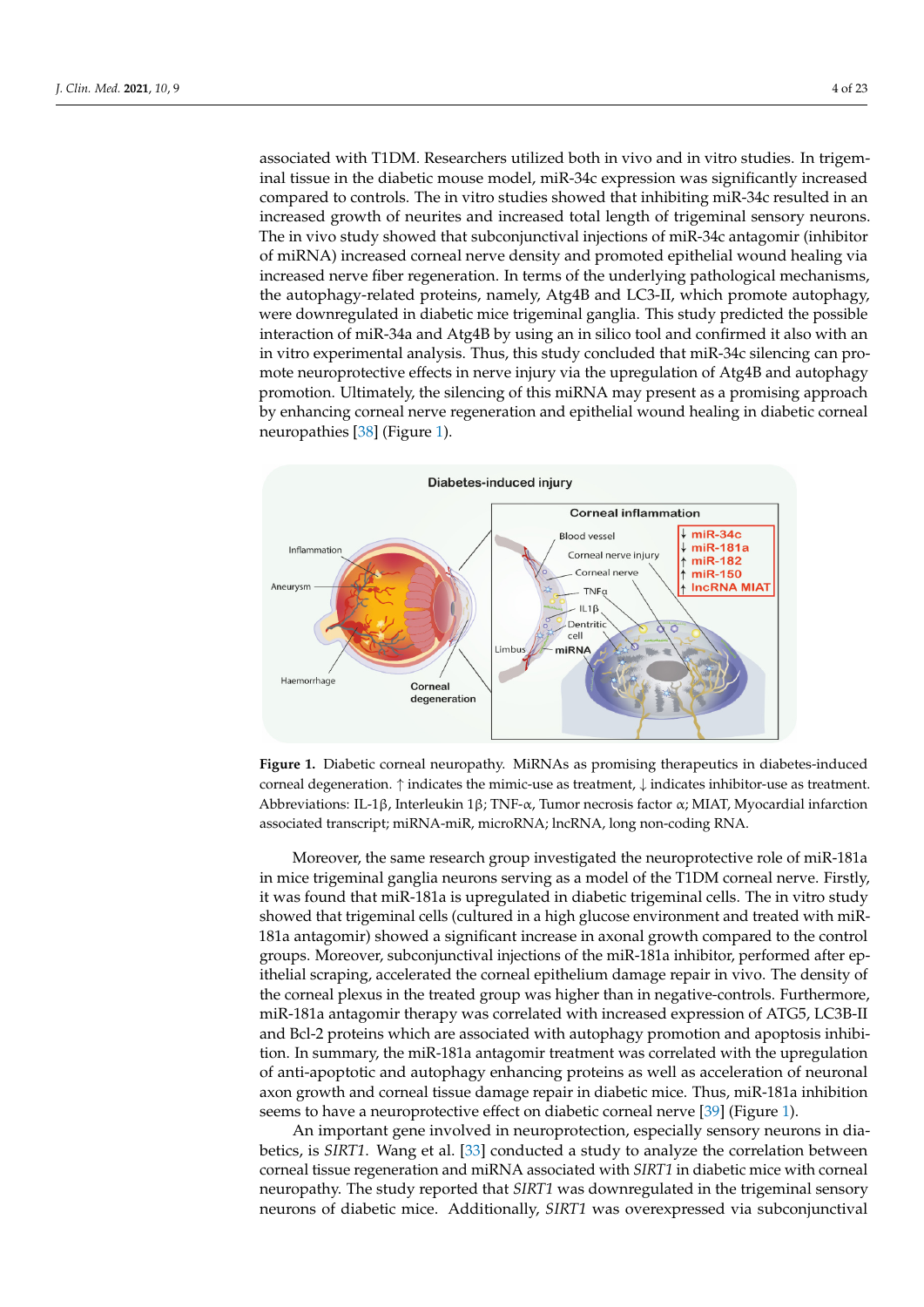injection and in miRNA microarray and PCR validation analysis in trigeminal cells. Ultimately, the study showed that miR-182 was significantly upregulated by *SIRT1* in these cells. Importantly, the overexpression of miR-182 promoted axonal growth in diabetic trigeminal cells and therefore reversed the negative impact of high glucose conditions. The in vivo investigations showed that miR-182 injections increased corneal nerve density, improved corneal sensation and reduced corneal epithelium defect. The in silico analysis showed that *NOX4*, associated with ROS production, is increased in diabetic trigeminal cells, and is additionally a direct target gene of miR-182. The miR-182 injection caused a downregulation of *NOX4*, thus promoting corneal nerve regeneration in diabetic mice. In conclusion, the research presented a correlation between *SIRT1*, miR-182 and *NOX4* as well as their interactions regarding corneal healing and trigeminal nerve innervation in diabetes [\[40\]](#page-20-9).

Wu et al. [\[41\]](#page-20-10) analyzed retinal miRNA expression in diabetic retinopathies utilizing a STZ (streptozocin)-induced diabetic animal model. STZ injections caused retinal capillary dilatation, interstitial edema and various other pathological changes of the capillary basement membrane, endothelial cells and mitochondria. MiRNA microarray analysis showed that 37 retinal miRNAs were altered in diabetic rats. However, only 17 of these were confirmed in qRT-PCR analysis. It was found that miR-182, miR-96, miR-183, miR-211, miR-204 and miR-124 were increased with diabetic retinopathy development, whereas miR-199a-3p, miR-10b, miR-10a, miR-219-2-3p, miR-144 and miR-338 were decreased. Importantly, authors mentioned that important angiogenesis factors, including VEGF and PEDF, are direct targets of miR-199a-3p and miR-363, suggesting that these miRNAs could be crucial for capillary changes in diabetic retinopathy. Thus, specific miRNAs are associated with DR development and their modulation may be a novel therapeutic target for DR treatment [\[41\]](#page-20-10), (Table [1\)](#page-9-0).

**Table 1.** Potential miRNAs involved in neurodegeneration.

| Ref    | Analyzed<br>miRNAs and<br><b>Their</b><br>Deregulation | Analyzed mRNAs                                    | Pathophysiological<br><b>Mechanism and Axis</b>                                        | Methodology                                                                                                                                                                                                                                                                                                                     | Conclusion                                                                                                                                                                                                                                                                                                                                                                                                                    |
|--------|--------------------------------------------------------|---------------------------------------------------|----------------------------------------------------------------------------------------|---------------------------------------------------------------------------------------------------------------------------------------------------------------------------------------------------------------------------------------------------------------------------------------------------------------------------------|-------------------------------------------------------------------------------------------------------------------------------------------------------------------------------------------------------------------------------------------------------------------------------------------------------------------------------------------------------------------------------------------------------------------------------|
| $[19]$ | $\uparrow$ miR-150                                     | <b>VEGF</b><br>BDNF,<br>NGF,<br>$NT-3$ ,<br>Ang-1 | Oxidative stress,<br>Apoptosis<br>Hypoxia,<br>Angiogenesis<br>MIAT/miR-150-<br>5p/VEGF | STZ-induced diabetes<br>model *,<br>in vitro,<br>in vivo,<br>Mice, cornea and retina<br>* Study used single<br>injection of STZ to mice,<br>$60 \,\mathrm{mg/kg}$ used to<br>induce diabetes. Seven<br>days after STZ injection,<br>animals with blood<br>glucose levels $> 16.7$<br>mmol/L were included<br>in diabetic group. | MIAT regulates neural<br>and vascular cell<br>function via MIAT/miR-<br>150-5p/VEGF network.<br>MIAT knockdown leads<br>to cerebral<br>microvascular<br>degeneration,<br>progressive neuronal<br>loss and<br>neurodegeneration,<br>behavioral deficits in a<br>CNS neurovascular<br>disorder, Alzheimer's<br>disease. MIAT may<br>represent a<br>pharmacological target<br>for treating<br>neurovascular-related<br>disorders |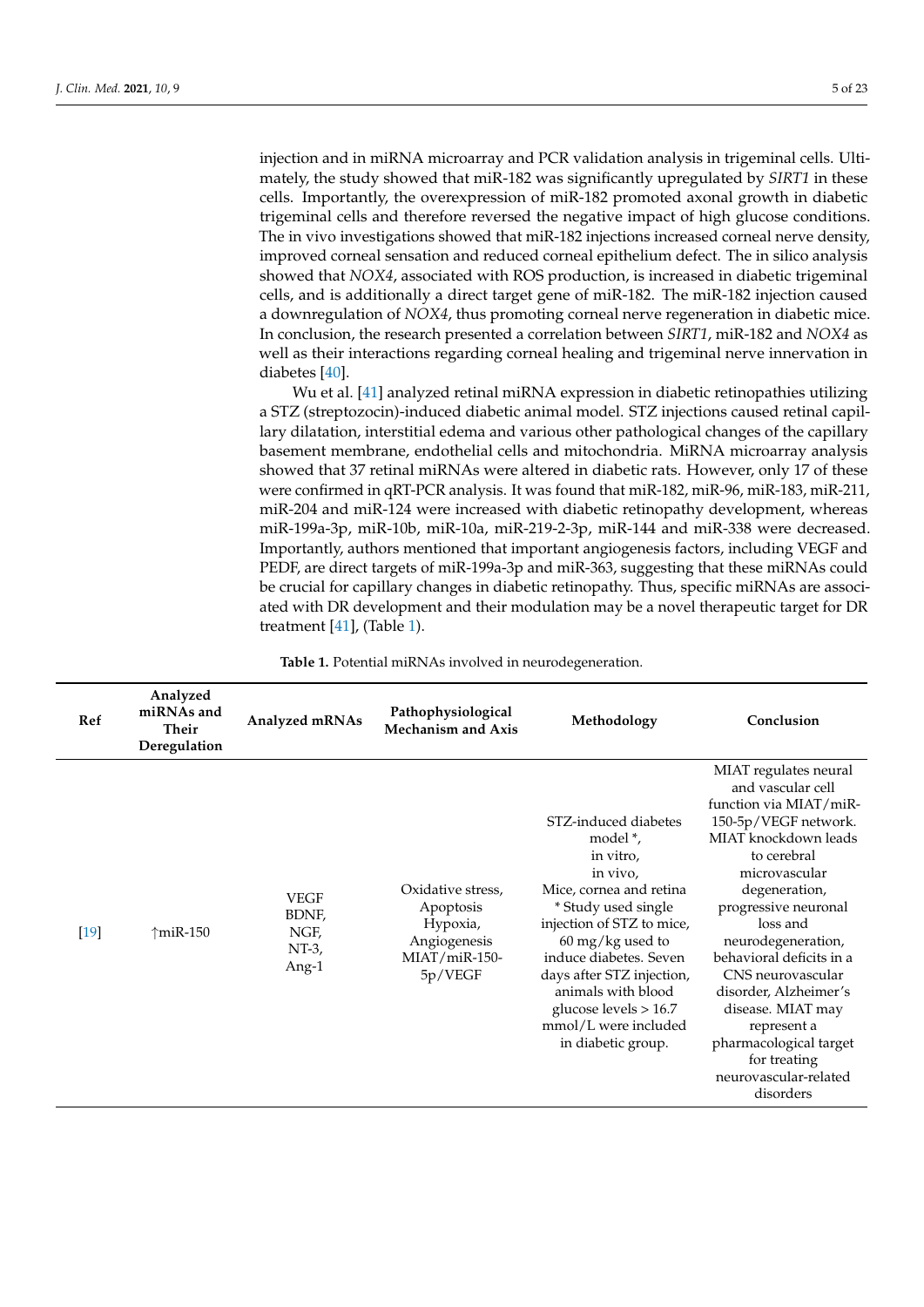| Ref    | Analyzed<br>miRNAs and<br><b>Their</b><br>Deregulation | Analyzed mRNAs                                                                                                                                                                                                                                                  | Pathophysiological<br><b>Mechanism and Axis</b> | Methodology                                                                                                                                                | Conclusion                                                                                                                                                                                                                                                      |
|--------|--------------------------------------------------------|-----------------------------------------------------------------------------------------------------------------------------------------------------------------------------------------------------------------------------------------------------------------|-------------------------------------------------|------------------------------------------------------------------------------------------------------------------------------------------------------------|-----------------------------------------------------------------------------------------------------------------------------------------------------------------------------------------------------------------------------------------------------------------|
| $[42]$ | No miRNA,<br>Dicer                                     | Nhlrc1,<br>Park2,<br>Rps24,<br>Rps9UN<br>Agrp,<br>Cart,<br>Pomc,<br>Npy,<br>Crh,<br>Mc3r,<br>Mc4r,<br>Tpit,<br>Crhr1,<br>Ntrk2,<br>Myc,<br>Naglu,<br>Acp2,<br><b>UN</b> Dicer<br>UN Drosha, UN<br>Dgcr8,<br>UN Ago2,<br>UN Pit-1,<br>UN Gh,<br>UN Tsh $\beta$ , | Apoptosis,<br>Inflammation,<br>Autophagy        | The role of Dicer in<br>pituitary dysfunction<br>and neurodegeneration,<br>In vivo,<br>In vitro,<br>POMCDicerKO mice,<br>pituitary gland,<br>hypothalamus, | The absence of Dicer<br>protein in pituitary<br>neurons in mice leads to<br>impaired neuronal<br>function, development<br>of obesity and<br>neurodegenerative<br>processes                                                                                      |
| [40]   | $\uparrow$ miR-182                                     | NOX4                                                                                                                                                                                                                                                            | Oxidative stress                                | T2DM model<br>In silico,<br>In vivo,<br>BKS.Cg-m+/+Leprdb/J<br>$(db/db)$ mice as the<br>model of T2DM, cornea                                              | Sirt1 binds to miR-182<br>promoter and modulates<br>its transcription.<br>MiR-182 plays a key role<br>in DM-induced corneal<br>nerve regeneration via<br>targeting NOX4.<br>Administration of<br>miR-182 lead to corneal<br>healing effect in diabetic<br>mice. |
| $[43]$ | $\uparrow$ miR-34a                                     | TRPM7<br>ICA<br>IAA<br>GAD-Ab<br>Bax<br>$Cyt-c$<br>Caspase-3<br>Bcl-2                                                                                                                                                                                           | Apoptosis<br>TRPM7/miR-34a                      | T1DM model<br>STZ-induced T1DM,<br>In vitro,<br>In vivo,<br>mice, hippocamp                                                                                | Inhibition of<br>TRPM7/miR-34a axis<br>decreased apoptosis<br>markers, improved<br>spatial cognitive<br>function and promoted<br>hippocampal<br>neurogenesis in mice<br>with DM.                                                                                |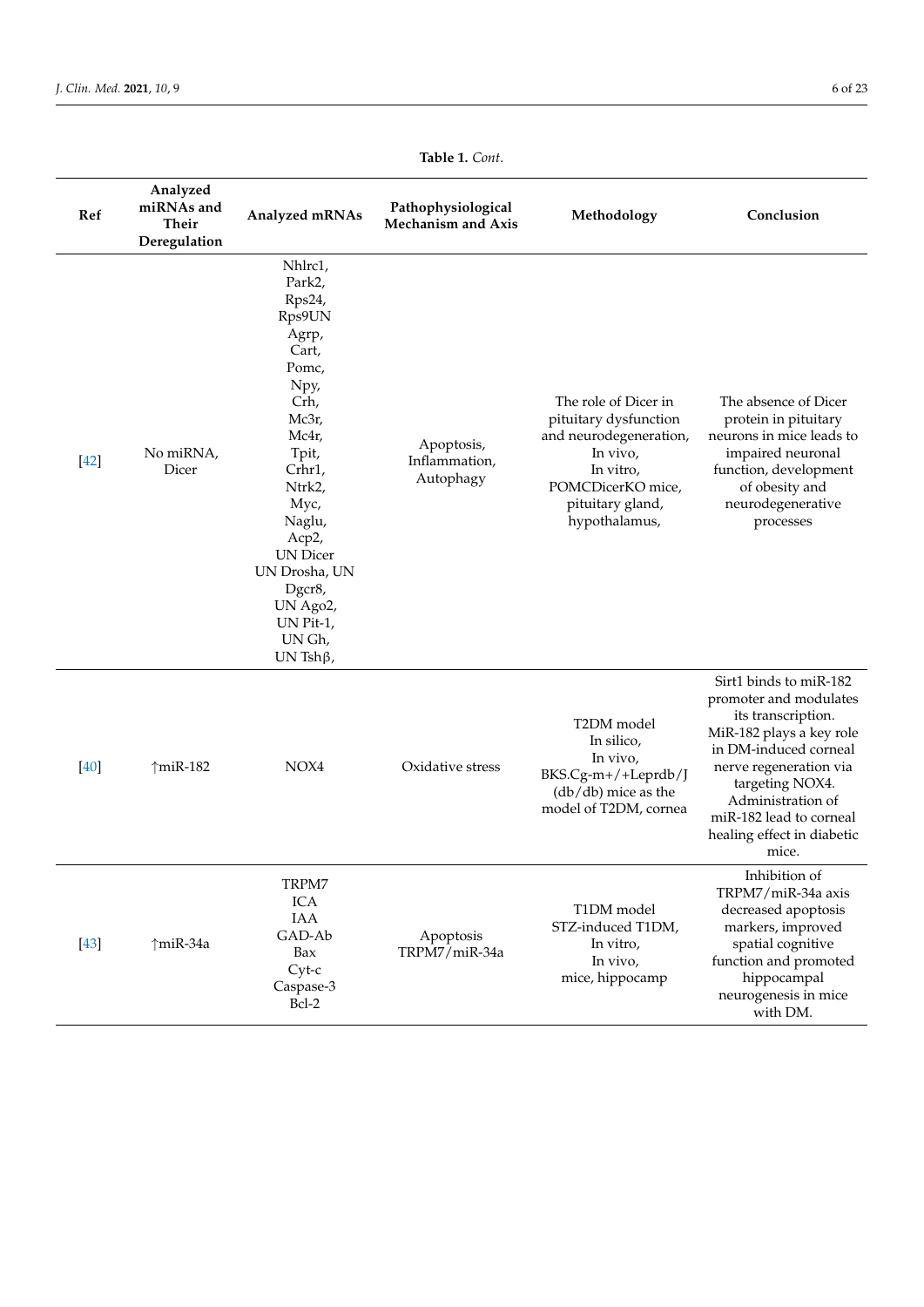| Ref    | Analyzed<br>miRNAs and<br><b>Their</b><br>Deregulation | Analyzed mRNAs                         | Pathophysiological<br><b>Mechanism and Axis</b>                        | Methodology                                                                                                                                                                                | Conclusion                                                                                                                                                                                                                                                                                                                                                                                                                                                                                                                                                                                            |
|--------|--------------------------------------------------------|----------------------------------------|------------------------------------------------------------------------|--------------------------------------------------------------------------------------------------------------------------------------------------------------------------------------------|-------------------------------------------------------------------------------------------------------------------------------------------------------------------------------------------------------------------------------------------------------------------------------------------------------------------------------------------------------------------------------------------------------------------------------------------------------------------------------------------------------------------------------------------------------------------------------------------------------|
| $[32]$ | ↑miR-27a-3p↑<br>miR-222-3p                             | PDE3A                                  | <b>CSVD</b>                                                            | Endothelial dysfunction<br>In silico,<br>In vitro,<br>hCMEC/D3 cell line<br>model of cerebral<br>endothelial micro-vessel<br>cells                                                         | Increased levels of<br>miR-222-3p and<br>miR-27-3p diminished<br>expression of PDE3A in<br>cerebral endothelial cells<br>via decreasing ischemic<br>penumbra and<br>diminishing damage<br>caused by CSVD,<br>therefore may play a<br>role in endothelial<br>function and improve<br>cerebral circulation.                                                                                                                                                                                                                                                                                             |
| $[33]$ | $\downarrow$ miR-146a                                  | IRAK1, TRAF6<br>Caspase-3              | Apoptosis,<br>Inflammation                                             | T <sub>2</sub> DM<br>In vitro,<br>In vivo,<br>BKS.Cg-m+/+Leprdb/J<br>$(db/db)$ mice as the<br>model of T2DM,<br>DRGs neurons                                                               | DM increased IRAK1,<br>TRAF6, caspase-3 and<br>decreased miR-146a<br>expression in DRG<br>neurons. Sildenafil<br>treatment reversed those<br>effects. Mir-146a may<br>play a crucial role in<br>DM-induced DRG<br>apoptosis.                                                                                                                                                                                                                                                                                                                                                                          |
| $[44]$ | $\uparrow$ miR-302                                     | Nrf2<br>$HO-1$<br>Nanog<br><b>PTEN</b> | Oxidative stress,<br>Akt/Nfr2/HO-1<br>Apoptosis, Akt/GSK3,<br>PI3K/Akt | AD and<br>neurodegeneration in<br>insulin signaling<br>pathways,<br>In silico,<br>In vitro,<br>In vivo,<br>Human<br>AD patients' blood<br>samples,<br>human neuroblastoma<br>SK-N-MC cells | Overexpression of<br>miR-302 reduces<br>$A\beta$ -induced oxidative<br>stress via activating<br>Akt/Nfr2/HO-1,<br>reduces mitochondrial<br>dysfunction via Nrf2,<br>reduces neurotoxicity<br>and apoptosis via<br>PI3K/Akt pathway.<br>MiR-302 upregulation<br>results with activating<br>Akt/GSK2B by<br>inhibition of PTEN and<br>therefore targets<br>Nanong which is a<br>proliferation<br>factor.MiR-302 can<br>protect neuronal cells by<br>restoring impaired<br>insulin signaling via the<br>prevention of<br>$A\beta$ -induced<br>neurotoxicity. MiR-302<br>plays a neuroprotective<br>role. |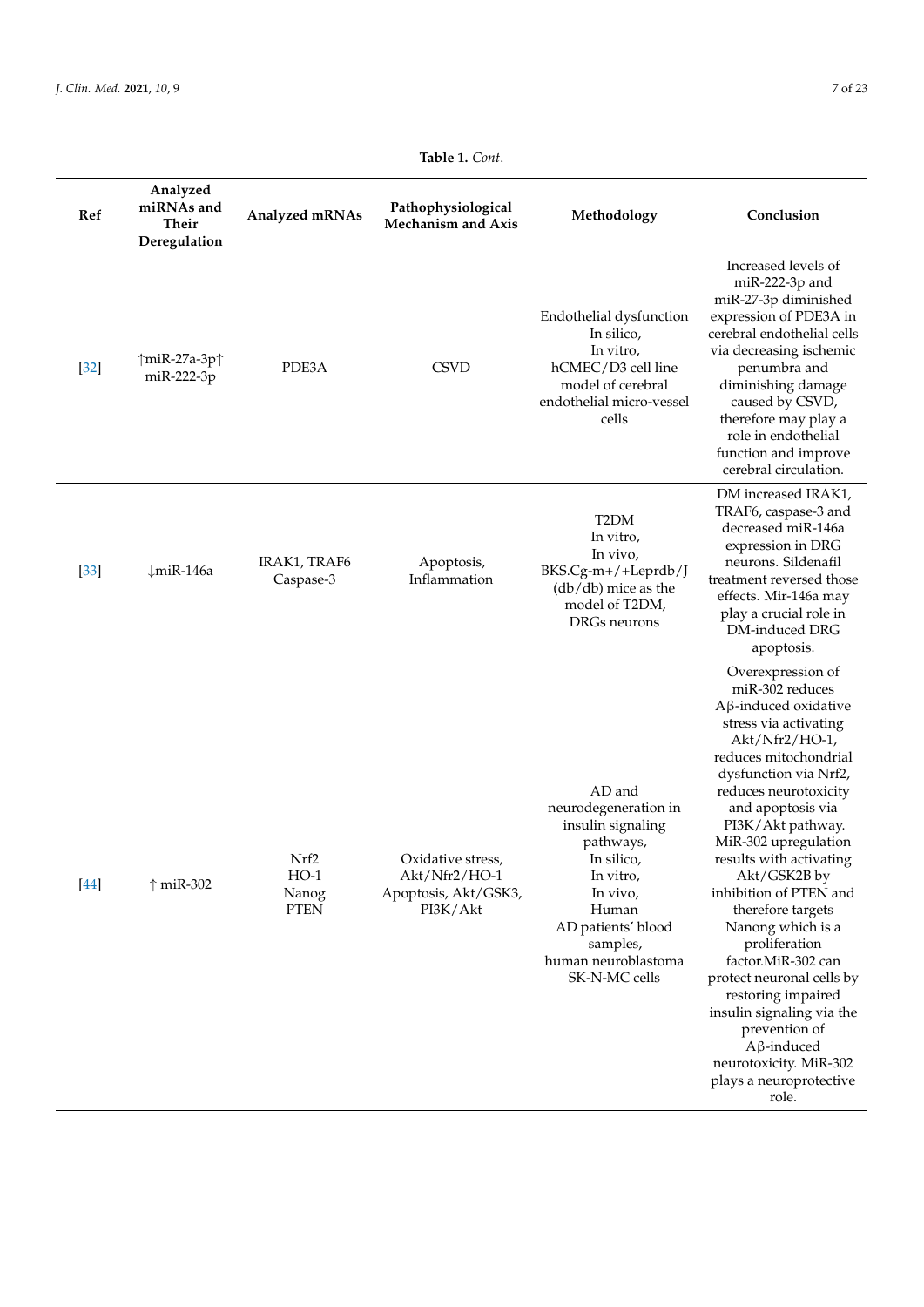| Ref    | Analyzed<br>miRNAs and<br>Their<br>Deregulation | Analyzed mRNAs                                                                            | Pathophysiological<br><b>Mechanism and Axis</b> | Methodology                                                                                                                                                                                                                                                                                                                                                                                                                                                                                                                                                              | Conclusion                                                                                                                                                                                                                                                                                                                                                                            |
|--------|-------------------------------------------------|-------------------------------------------------------------------------------------------|-------------------------------------------------|--------------------------------------------------------------------------------------------------------------------------------------------------------------------------------------------------------------------------------------------------------------------------------------------------------------------------------------------------------------------------------------------------------------------------------------------------------------------------------------------------------------------------------------------------------------------------|---------------------------------------------------------------------------------------------------------------------------------------------------------------------------------------------------------------------------------------------------------------------------------------------------------------------------------------------------------------------------------------|
| $[45]$ | $\uparrow$ miR-21                               | NeuN,<br>GFAP,<br>$\beta$ -III-Tubulin,<br>PDCD4<br>HNA, Nestine,<br>PTEN, FasL,<br>PDCD4 | Apoptosis                                       | Alloxan-induced<br>diabetes <sup>*</sup> ,<br>In vitro,<br>In vivo,<br>Diabetic rats,<br>brain frontal pole<br>* Rats were<br>intraperitoneally<br>injected with 100 mg/kg<br>alloxan for two<br>consecutive days. The<br>fasting blood glucose of<br>the rats in 72 h after the<br>last injection was<br>detected. The DM model<br>rats were successfully<br>established when fasting<br>blood glucose value<br>reached 16.7 mmol/L or<br>more. After being fed<br>with a high-fat diet for<br>five consecutive weeks,<br>the DM rats were used<br>for the experiments. | Overexpression miR-21<br>may stimulate nerve<br>regeneration and the<br>recovery of neural<br>function by inhibition of<br>apoptosis via PDCD4<br>downregulation.                                                                                                                                                                                                                     |
| $[46]$ | $\downarrow$ miR-126                            | NM                                                                                        | Angiogenesis                                    | T <sub>2</sub> DM<br>In vitro,<br>In vivo, BKS.Cg-<br>m+/+Leprdb/J(db/db-<br>T2DM),<br>bone marrow stromal<br>cells (BMCs),<br>smooth muscle cells<br>(SMCs),<br>mouse brain (ECs),<br>astrocytes cells culture                                                                                                                                                                                                                                                                                                                                                          | Ischemic brain tissue<br>and serum present<br>diminished expression<br>of miR-126. EC-Exo<br>contains elevated levels<br>of miR-126 and induces<br>neurorestorative effects<br>in post-stroke DM mice.<br>EC-Exo treatment force<br>angiogenesis, growth of<br>PCN, increased myelin<br>and vascular density.<br>EC-Exo treatment<br>improves cognitive and<br>neurological function. |
| $[36]$ | $\downarrow$ miR-146a                           | IRAK1<br>TRAF <sub>6</sub><br>Ago <sub>2</sub>                                            | Inflammation                                    | The direct effect of HG<br>on distal axonal growth<br>In vitro,<br>rats DRG neurons,<br>cultured under HG and<br>sildenafil conditions                                                                                                                                                                                                                                                                                                                                                                                                                                   | HG-induced<br>downregulation of<br>miR-146a leads to<br>reduced axonal growth<br>in DRG neurons.<br>Sildenafil treatment<br>reverses the<br>HG-induced effect of<br>axonal growth reduction.<br>Downregulation of<br>miR-146a exacerbates<br>diabetes wound-healing.                                                                                                                  |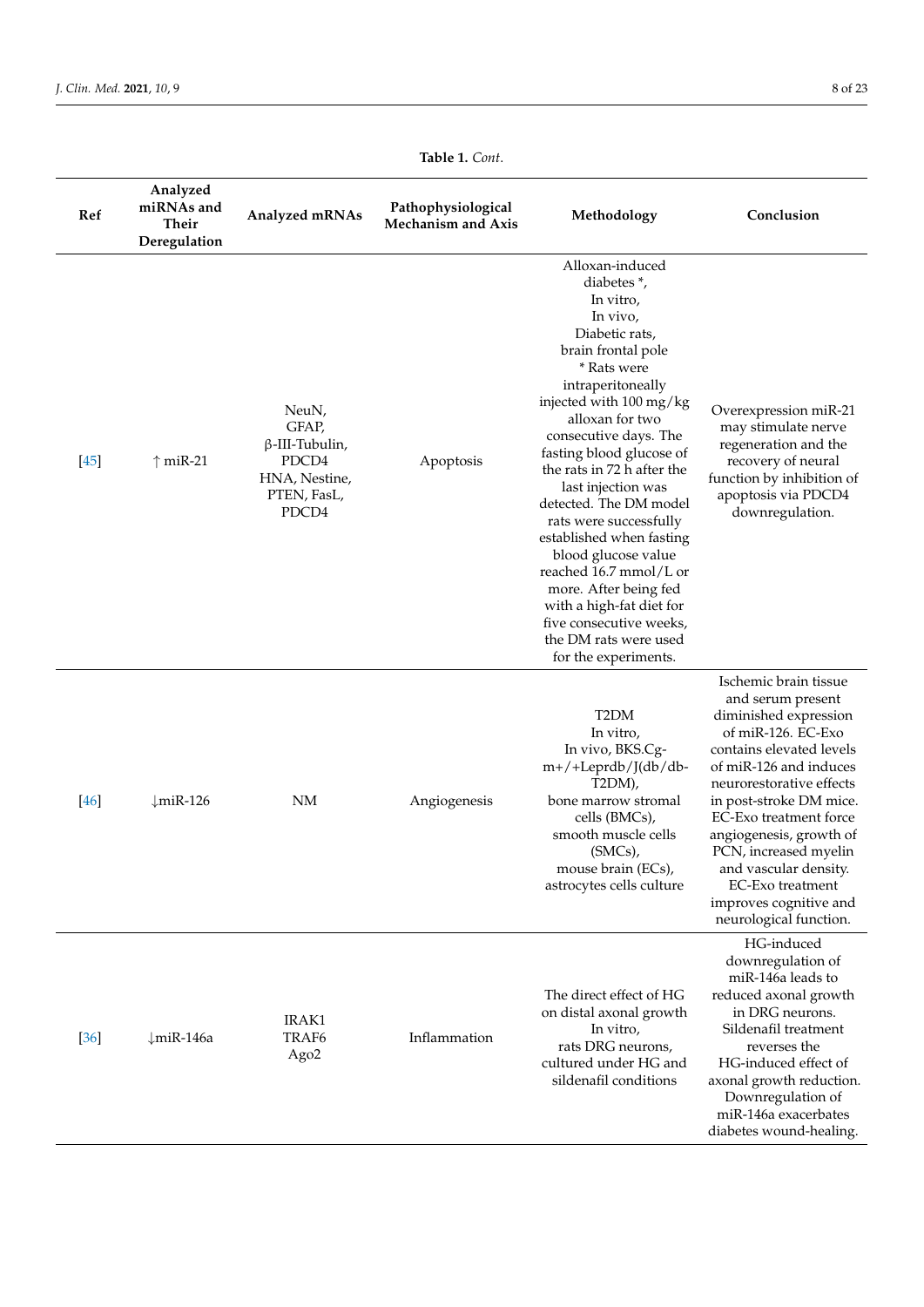| Ref    | Analyzed<br>miRNAs and<br>Their<br>Deregulation                                                                                                                                                                                                      | Analyzed mRNAs              | Pathophysiological<br><b>Mechanism and Axis</b> | Methodology                                                                                                                                                                                                                                                                                                                      | Conclusion                                                                                                                                                                                                                                                                                                        |
|--------|------------------------------------------------------------------------------------------------------------------------------------------------------------------------------------------------------------------------------------------------------|-----------------------------|-------------------------------------------------|----------------------------------------------------------------------------------------------------------------------------------------------------------------------------------------------------------------------------------------------------------------------------------------------------------------------------------|-------------------------------------------------------------------------------------------------------------------------------------------------------------------------------------------------------------------------------------------------------------------------------------------------------------------|
| $[39]$ | $\uparrow$ miR-181a                                                                                                                                                                                                                                  | ATG5,<br>$LC3b-II$<br>Bcl-2 | Apoptosis,<br>Autophagy,                        | T1DM<br>STZ-induced T1DM<br>model,<br>In vitro,<br>In vivo,<br>mice, trigeminal<br>ganglion, corneas,                                                                                                                                                                                                                            | Inhibition of miR-181a<br>upregulates ATG5 and<br>Bcl-2 levels and<br>therefore enhances<br>autophagy and<br>antagonizes apoptosis<br>and promotes<br>neurodegeneration by<br>neuronal axon growth of<br>corneal epithelium in<br>HG condition and<br>therefore play a<br>neuroprotective role in<br>DM mice.     |
| $[38]$ | $\uparrow$ miR-34c                                                                                                                                                                                                                                   | Atg4B<br>$LC3-II$           | Autophagy,                                      | T1DM<br>STZ-induced T1DM<br>model<br>In silico,<br>In vitro,<br>In vivo,<br>mice,<br>trigeminal ganglion,<br>corneas,                                                                                                                                                                                                            | MiR-34c inhibition<br>promotes growth of<br>trigeminal ganglion cells.<br>Additionally, miR-34c<br>inhibition restores<br>corneal nerve function<br>via directly targeting<br>both Atg4B and LC3-II.<br>Inhibition of miR-34c<br>accelerates epithelial<br>wound healing of cornea<br>in DM mice by<br>autophagy. |
| $[41]$ | $\uparrow$ miR-182,<br>$\uparrow$ miR-96,<br>↑miR-183,<br>↑miR-211,<br>$\uparrow$ miR-204<br>$\uparrow$ miR-124<br>↓miR-199a-3p,<br>$\downarrow$ miR-10b,<br>$\downarrow$ miR-10a,<br>↓miR-219-2-3p,<br>$\downarrow$ miR-144<br>$\downarrow$ miR-338 | $\rm{NM}$                   | Capillary endothelial<br>function               | STZ-induced diabetes<br>model *,<br>In vitro,<br>In vivo,<br>rats, retinas<br>*Male Sprague-Dawley<br>rats were fed with<br>standard rat chow and<br>water ad libitum. DM<br>was induced by a single<br>intraperitoneal injection<br>of STZ at a dose of 60<br>mg/kg body weight,<br>and was defined as a<br>blood glucose level | The study shows that<br>altered miRNA<br>expression profiles are<br>associated with diabetic<br>retinopathy<br>development. Thus,<br>modulation of those<br>miRNAs may be<br>potentially useful in<br>diabetic retinopathy<br>treatment.                                                                          |

above 16.7 mmol/l determined at 3 days after injection.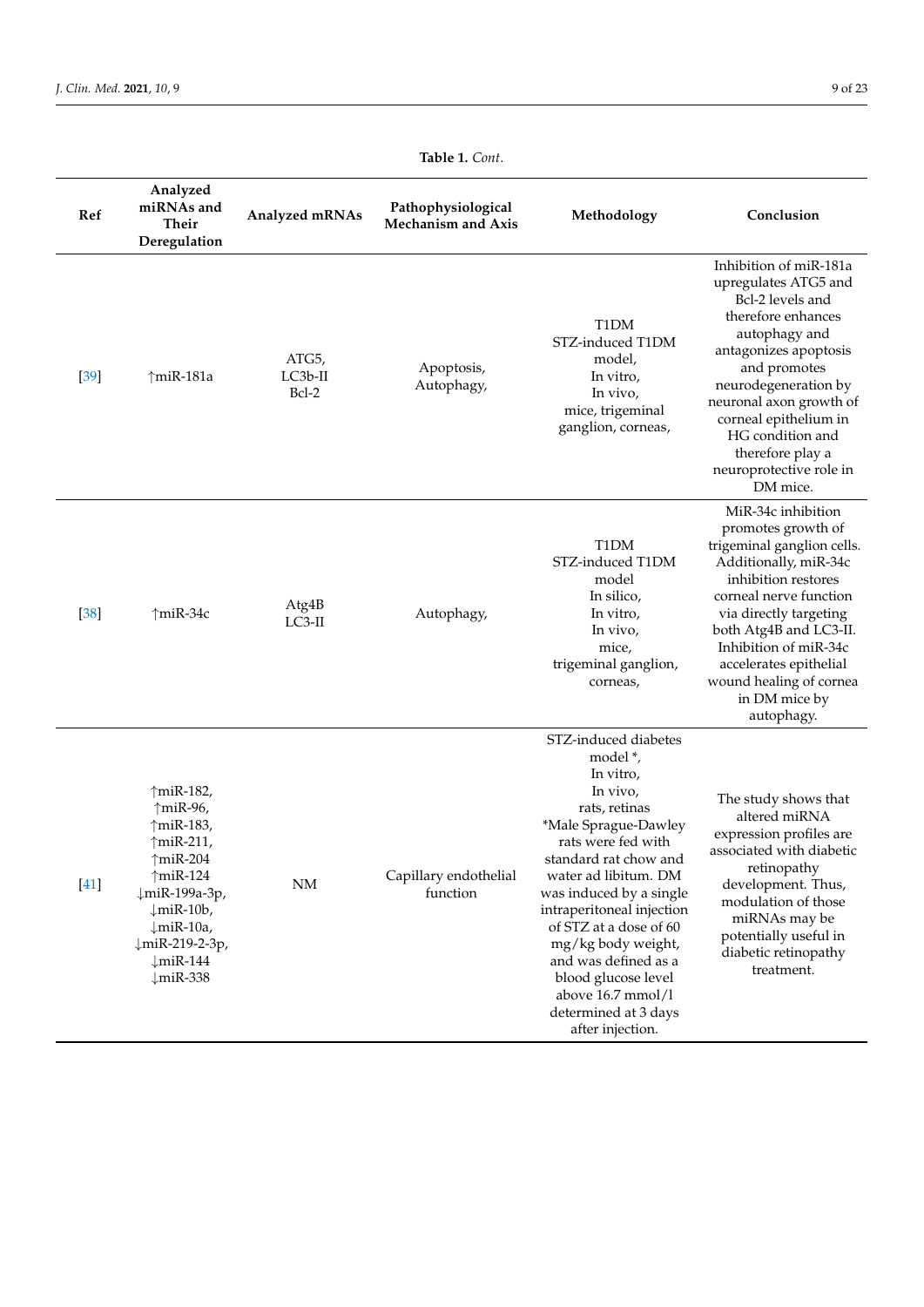<span id="page-9-0"></span>

| Ref    | Analyzed<br>miRNAs and<br><b>Their</b><br>Deregulation | Analyzed mRNAs | Pathophysiological<br><b>Mechanism and Axis</b> | Methodology                                                                                                                                                                                                                                                                                                                                                                                                                                    | Conclusion                                                                                                                                                                                                                                                                                              |
|--------|--------------------------------------------------------|----------------|-------------------------------------------------|------------------------------------------------------------------------------------------------------------------------------------------------------------------------------------------------------------------------------------------------------------------------------------------------------------------------------------------------------------------------------------------------------------------------------------------------|---------------------------------------------------------------------------------------------------------------------------------------------------------------------------------------------------------------------------------------------------------------------------------------------------------|
| $[47]$ | ↑miR-497                                               | <b>BDNF</b>    | Apoptosis<br>NEAT1/BDNF/miR-<br>497             | STZ-induced diabetes *<br>In silico,<br>In vitro,<br>rats, retinas, primary<br>Muller glial cells<br>* The Male Sprague<br>Dawley rats in the<br>diabetes group received<br>$STZ$ (65 mg/kg) by<br>intravenous injection<br>once. The rat with blood<br>glucose levels>16.7<br>mmol/L after 5 days of<br>injection was considered<br>successful. After 4<br>weeks of induction, all<br>rats were sacrificed to<br>isolate the retinal tissues. | Decreased levels of<br>NEAT1 increased the<br>HG-induced apoptosis<br>ratio of Müller cells via<br>regulating<br>miR-497/BDNF axis and<br>promoted retinopathy<br>progression. Injections<br>of pcDNA-NEAT1<br>enhanced retinal NEAT1<br>expression and<br>decelerated retina<br>thickening in DM rats. |

↑ indicates upregulation, ↓ indicates downregulation of the miRNAs. Abbreviations: Akt, Protein kinase B; Ang-1, Angiopoietin 1; Atg4B, Autophagy related gene 4B; Atg5, Autophagy related gene 5; Bax, BCL2 Associated X Protein; Bcl-2, B-cell lymphoma 2; BDNF, Brain-Derived Neurotrophic Factor; CSN, Central nervous system; CSVD, Cerebral small vessel disease; Cyt-c, cytochrome c; DRG, Dorsal root ganglia; EC-Exo, exosomes derived from mouse brain endothelial cells; FasL, Fast Ligand; GAD-Ab, Glutamic Acid Decarboxylase Antibodies; GFAP, Glial Fibrillary Acidic Protein; GSK3, Glycogen synthase kinase 3; HG, high glucose; HNA, Hereditary neuralgic amyotrophy; HO-1, Heme oxygenase-1; IEFN intraepidermal nerve fibers; IRAK1, Interleukin 1 Receptor Associated Kinase 1; LC3-II, Microtubule-associated protein light chain 3 II; MIAT, Myocardial Infarction Associated Transcript; NF-kB, Nuclear Factor kappa B; NGF, Nerve Growth Factor; NM, not mentioned; NOX4, NADPH oxidase 4; NEAT1, Nuclear Paraspeckle Assembly Transcript 1; Nrf2, Nuclear factor erythroid 2-related factor 2; NT-3, Neurotrophin-3; PCNs, primary cortical neurons; PDCD4, Programmed Cell Death Protein 4; PDE3A, Phosphodiesterase 3A; PTEN, Phosphatase and Tensin Homolog; Sirt1, Sirtuin 1; STZ, streptozocin; TLR, Toll-like Receptor; TRPM7, Transient receptor potential cation channel, subfamily M, member 7; TRAF6, TNF Receptor Associated Factor 6; UN, unaltered; VEGF, Vascular Endothelial Growth Factor; T1DM, type 1 diabetes mellitus.

#### 2.1.2. MiRNAs Involved in Insulin Signaling Pathways in Neurodegeneration

Alzheimer's disease (AD) is the most common neurodegenerative disorder demonstrated by β-amyloid and tau protein aggregation in the brain that results in gradual tissue atrophy, nerve loss and ultimately progressive cognitive impairment. The underlying mechanism of AD has been extensively researched [\[48\]](#page-20-17). One of the postulated hypotheses is the alteration of insulin signaling which has been linked to diabetes and neurodegenerative disease development [\[49\]](#page-20-18). The role of miR-302 in neuroprotection against neurotoxicity induced by amyloid-β (Aβ) has been studied both in vitro and in vivo. MiR-302 transfection protected against Aβ-induced apoptosis, mitochondrial dysfunction and insulin resistance via stimulating the PI3K/Akt signaling pathway. Additionally, miR-302 activated the Akt/GSK3β axis which attenuated tau hyperphosphorylation involved in AD pathogenesis. Besides, treatment of miR-302 inhibits ROS accumulation through Akt-induced upregulation of Nrf2/HO-1 pathway and therefore protects against Aβ-induced neurotoxicity. Nrf2 is particularly involved in protection against oxidative stress impairment via increasing antioxidant reaction agents such as HO-1 [\[50\]](#page-20-19). Further analysis showed that overexpression of miR-302 inhibited PTEN expression via Akt signaling pathway activation which induced Nanog expression. Of note, reduced Nanog expression was found in AD patients. Silencing of Nanog expression was associated with tau hyperphosphorylation and neurotoxicity due to Akt/GSK3 axis inhibition [\[51\]](#page-20-20). MiR-302 treatment re-activated Akt/GSK3 signaling and inhibited AD progression. In addition, miR-302 is encoded in the *LARP7* gene and amongst patients with AD, the expression of *LARP7* was markedly decreased [\[44](#page-20-13)[,52\]](#page-20-21). Over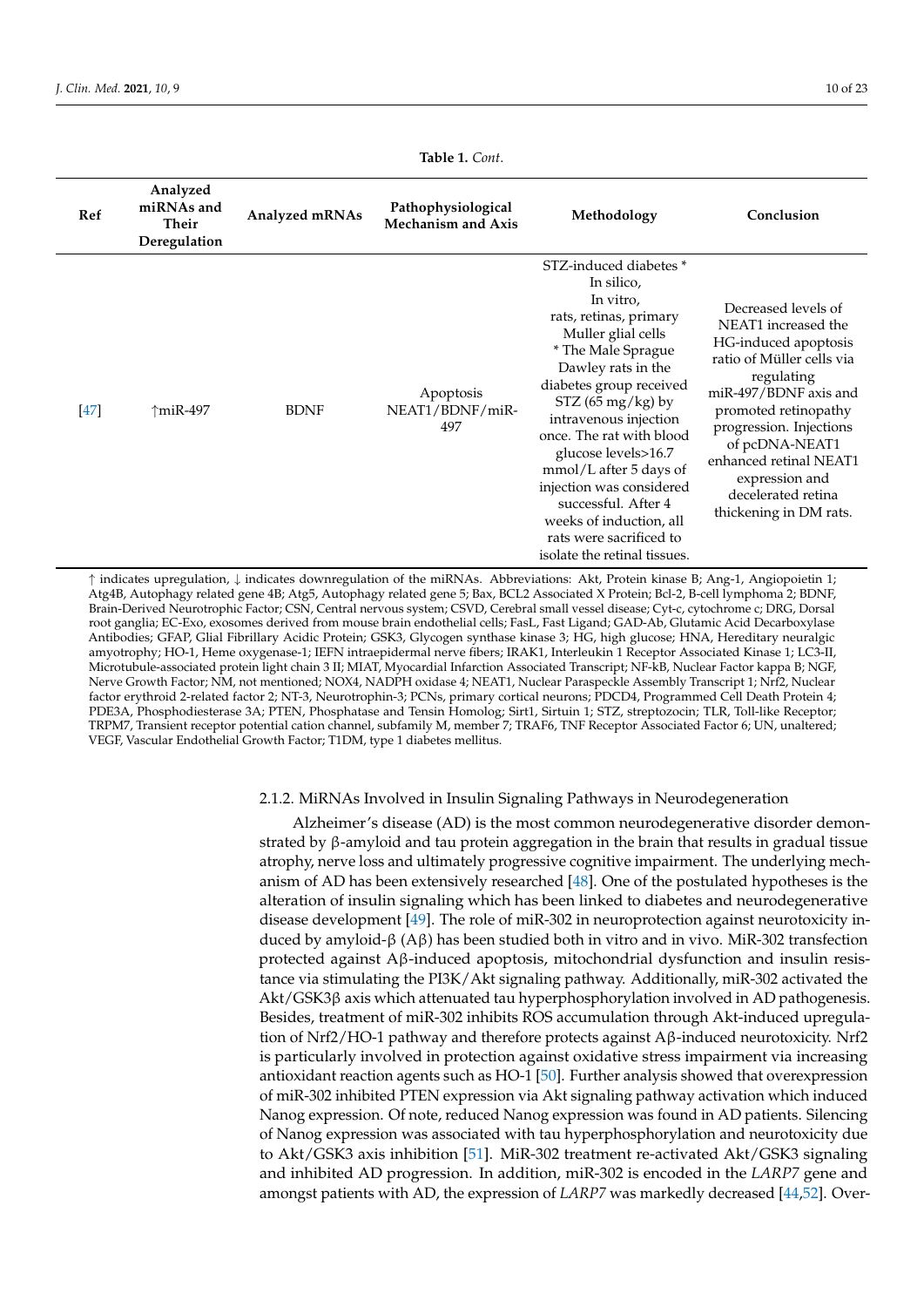all, miR-302 is able to prevent AD progression through the activation of the Akt signaling pathway [\[44\]](#page-20-13).

Studies have shown that the inhibition of *PDCD4* gene decreased apoptosis, and miR-21 was found as a direct target of *PDCD4* [\[53,](#page-20-22)[54\]](#page-20-23). This explains why miR-21 treatment in neuronal damage due to diabetes was studied in DM rats with cerebral infarction (CI). Notably, the DM+CI rats which were transfected with miR-21 mimic and those that were transfected with PDCD4 siRNA (si-PDCD4) demonstrate better scores in motoric tests than in control groups. Additionally, analysis of rat brain tissue with miR-21 mimics DM+CI demonstrated decreased expression of proapoptotic markers, namely PTEN, FasL and PDCD4. Neuron differentiation markers (NeuN protein and neural-specific βIII-tubulin) were highly upregulated [\[55](#page-20-24)[,56\]](#page-20-25). This evidence suggested that miR-21 may promote nerve cell regeneration via diminishing the apoptosis ratio by PDCD4 downregulation [\[45\]](#page-20-14).

Venkat et al. [\[46\]](#page-20-15) analyzed the role of miR-126 and exosomes derived from mouse brain endothelial cells (EC-exo) as a treatment for stroke in diabetic mice. In vivo analysis showed DM-stroke mice were injected with EC-exo or inhibitors of miR-126 + EC-exo. In the DM-stroke model, expression of miR-126 both in serum and brain tissue were significantly decreased when compared to mice with stroke without diabetes. Treatment with EC-exo significantly increased miR-126 expression in serum and brain tissue. Importantly, DM-stroke mice treated with EC-exo had an increased axon and myelin density, vascular density and arterial diameter when compared to control groups. EC-exo treatment was correlated with improvement of cognitive abilities and neurological function. Interestingly, this positive effect was not observed in case of miR-126 knockdown in EC-exo treatment, thus miR-126 seems to play a regulatory role in EC-exo neuro-regenerative effect. Similar findings were reported in vitro, as downregulation of miR-126 resulted in reduced angiogenesis and axon outgrowth. Thus, studies have suggested that miR-126 may play a key role in EC-exo neurorestorative effects in DM-stroke mice [\[46\]](#page-20-15).

TRPM7 is responsible for magnesium homeostasis, therefore is also involved in glucose and insulin metabolism, whereas miR-34a plays a role in beta-cell apoptosis [\[57,](#page-21-0)[58\]](#page-21-1). Zhang et al. [\[43\]](#page-20-12) conducted a study to investigate the effect of silencing TRPM7/miR-34a in mice with T1DM. Firstly, both TRPM7 and miR-34a were found to be upregulated in T1DM mice. Silencing of TRPM7/miR-34a resulted in improved spatial learning and memory abilities. Moreover, an increased number of neurons in the hippocampal region and improved neuronal structures were observed after TRPM7/miR-34a silencing compared to control and T1DM groups. Reduction in T1DM typical hippocampal changes like swollen mitochondria, vacuolar degeneration and apoptosis symptoms were observed after TRPM7/miR-34a silencing. Apoptosis rate was reduced as the expressions of pro-apoptotic Bax, cyt-c, and cleaved-caspase-3 were significantly decreased, while Bcl-2, an important anti-apoptotic protein, increased notably. Consequently, TRPM7/miR-34a silencing can improve spatial cognitive function and hippocampal neurogenesis in T1DM mice [\[43\]](#page-20-12). Further clinical investigations are needed to evaluate the role of TRPM7/miR-34a in T1DM treatment (Table [1\)](#page-9-0).

#### *2.2. Dicer*

Dicer is an endoribonuclease acting in the maturation of miRNA [\[59\]](#page-21-2). By cooperation with various proteins, Dicer processes miRNA precursors into mature, fully functional miRNAs [\[60\]](#page-21-3). The role of Dicer in pituitary dysfunction, neurodegeneration and development of obesity was determined by Schneeberger et al. [\[42\]](#page-20-11). Specific hypothalamic neurons (i.e., Agouti-related protein—AgRP, neuropeptide Y—NPY, pro-opiomelanocortin— POMC and cocaine and amphetamine-related transcript—CART) expressing orexigenic and anorexigenic neuropeptides involved in metabolism regulation were studied. Dicer expression was found in both AgRP and POMC neurons. An association between nutrient availability and expression of Dicer was found, as fasting was positively correlated with Dicer. Furthermore, Dicer deficiency in POMC neurons was established in an animal model. Dicer-deficient mice exhibited obesity as well as energy balance and glucose metabolism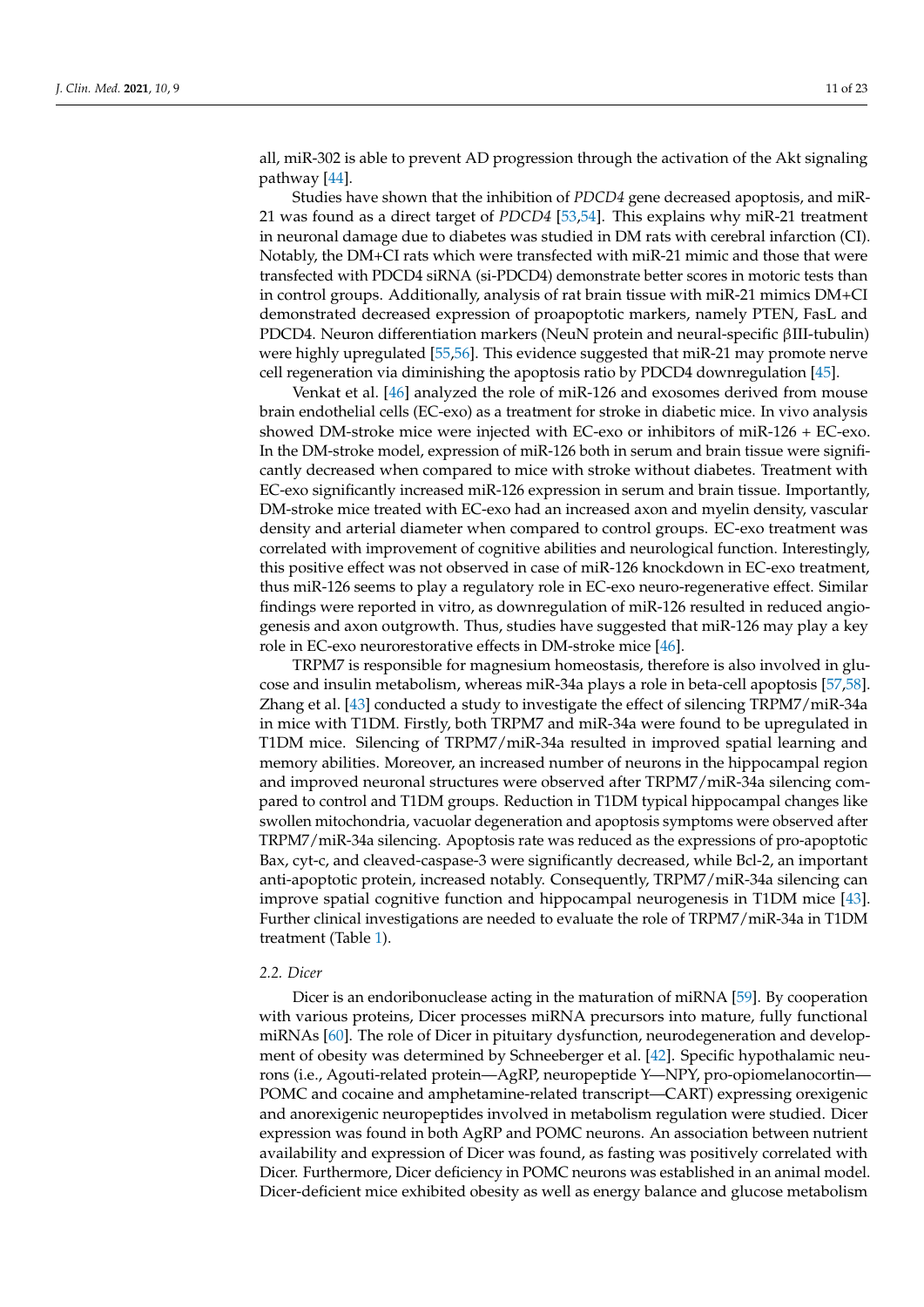alterations. In addition, a deletion of Dicer in mice has caused an altered pituitary-adrenal axis, defined as a distinct deficiency of adrenocorticotropic hormone, with normal levels of other pituitary hormones as well as secondary hypoadrenalism. Lack of Dicer also resulted in strict neurodegeneration of POMC neurons, showing a 70% decrease in this subset of neurons in young mice. Taken together, Dicer deletion in POMC neuronal tissue leads to neurodegeneration as well as early onset of obesity and its following metabolic complications. As Dicer is a crucial enzyme for miRNAs formation, its deficiency causes inhibition of miRNA maturation, which leads to disruption of metabolic homeostasis regulated by miRNAs. As discussed above, many miRNAs play an important role in neuronal damage in DM, therefore Dicer alteration is indirectly associated with neurodegeneration/neurogenesis due to diabetes [\[42\]](#page-20-11).

#### **3. LncRNAs and Their Links to Neurogenesis and Nerve Regeneration in Diabetes**

Recent evaluations strengthen the major role of lncRNAs in a variety of DM-induced disorders demonstrated by progressive nerve loss i.e., AD, Parkinson's disease (PD), Huntington disease (HD) or IS. LncRNAs utility is broadly discussed with regard not only to diagnosis or prognosis but also as a therapeutic approach. Studies also suggest their crucial role in reversing these effects via promoting signaling pathways involved in nerve regeneration. Therefore, analysis of particular mechanisms involved in both neuronal injury and repairment seems crucial.

## *3.1. LncRNAs Involved in Neurodegeneration and Regeneration*

## 3.1.1. LncRNAs in Diabetic Retinopathy

Neurovascular dysfunction is a primary and major cause of diabetes complications, and nervous and vascular systems are regulated by mutual mediators. Studies showed that alteration of lncRNAs is involved in microvascular degeneration and high glucose-induced neuron injury [\[20](#page-19-12)[,61](#page-21-4)[,62\]](#page-21-5). Understanding underlying mechanisms responsible for neurovascular interactions could contribute to discovering novel therapeutic strategies. Therefore, Jiang et al. [\[19\]](#page-19-11) analyzed the role of lncRNA myocardial infarction associated transcript (MIAT), which is found to be highly expressed in neurons and glial cells under hypoxia and oxidative stress conditions in diabetic retinopathy. In vitro evaluation revealed that MIAT inhibition significantly diminished gliosis via downregulation of both glial fibrillary acidic protein (GFAP) and vimentin (known as markers of Müller glial cells). Downregulation of those mediators by MIAT inhibition increased oxidative stress, apoptosis ratio, mitochondrial depolarization and reduced Müller cells viability. These results suggested that MIAT knockdown promoted neurovascular damage. MIAT knockdown significantly enhanced microvascular progressive damage. Further evaluation demonstrated that expression of neurovascular regulators, namely BDNF, NGF, NT3, Ang-1 and VEGF was downregulated by MIAT knockdown. Moreover, the study found that miR-150-5p can directly target MIAT and VEGF, suggesting its involvement in maintenance of neurovascular functionality. Hence, authors showed that lncRNA MIAT also plays an important role in microvascular dysfunction induced by DM and MIAT/miR-150/VEGF axis may represent a further pharmacological target for treating neurovascular-related disorders [\[19\]](#page-19-11) (Figure [2,](#page-12-0) Table [2\)](#page-15-0).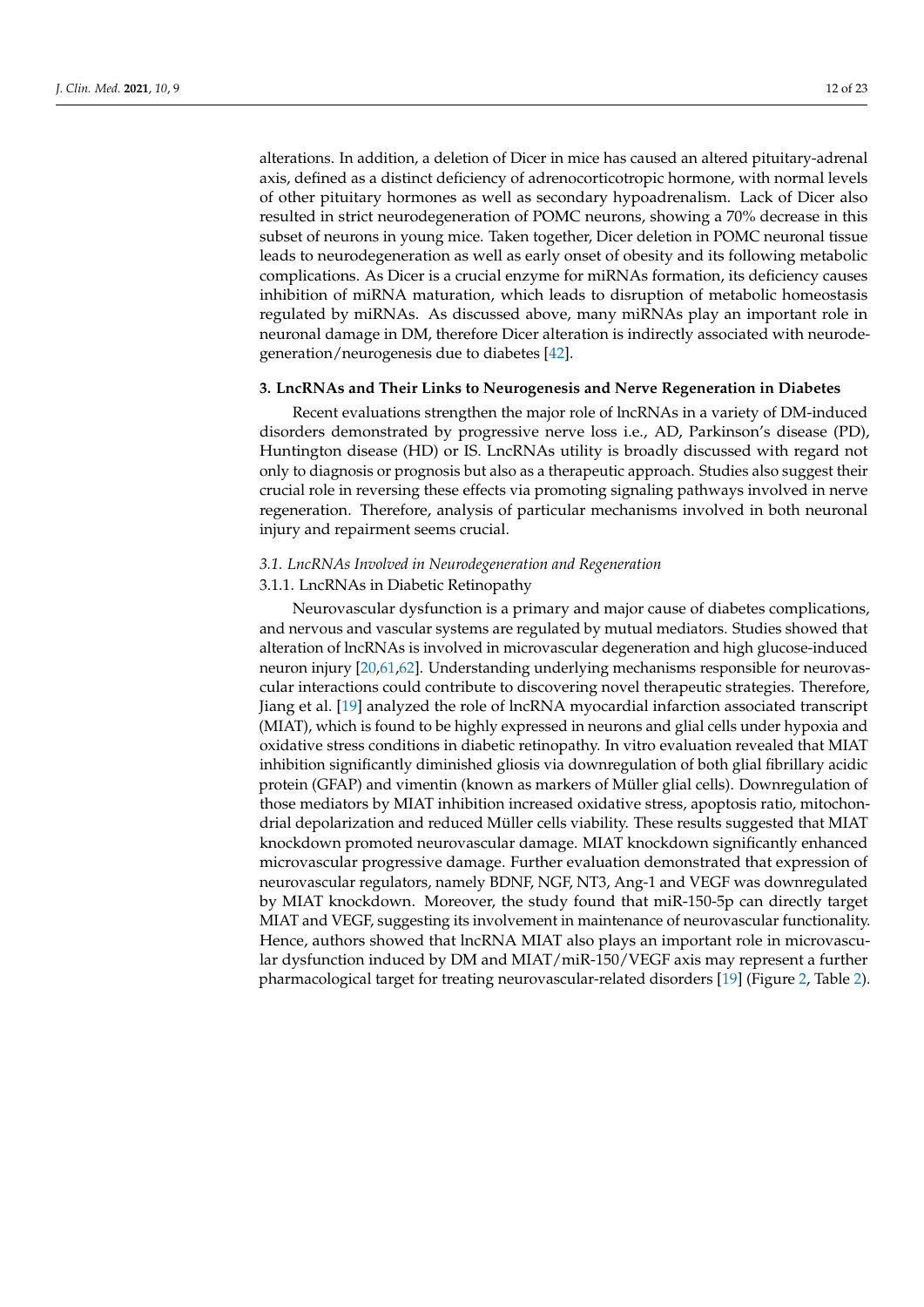<span id="page-12-0"></span>

**Figure 2.** Diabetic retinopathy. MiRNAs/lncRNAs as promising therapeutics in diabetes-induced **Figure 2.** Diabetic retinopathy. MiRNAs/lncRNAs as promising therapeutics in diabetes-induced retinal degeneration. ↑ indicates the mimic-use as treatment, ↓ indicates inhibitor-use as treatment. retinal degeneration. ↑ indicates the mimic-use as treatment, ↓ indicates inhibitor-use as treatment. Abbreviations: GAS5, Growth arrest-specific transcript 5; IL-2, Interleukin 2; MIAT, Myocardial infarction associated transcript; NEAT1, Nuclear paraspeckle assembly transcript 1; RNCR3, Retinal non-coding RNA3, Sox2OT, Sox2 overlapping transcript; TNF-α, Tumor necrosis factor α; MALAT1, metastasis-associated lung adenocarcinoma transcript 1; miRNA-miR, microRNA; lncRNA, long non-coding RNA.

Growth factors modulate the physiological growth, formation and restoration of all Growth factors modulate the physiological growth, formation and restoration of all tissues, including neuro-regeneration, and are also affected by pathological conditi[ons](#page-21-6) [63[,64\]](#page-21-7). [63,64]. VEGF is primarily responsible for functioning of endothelial cell proliferation and VEGF is primarily responsible for functioning of endothelial cell proliferation and migration, as well as collagen production. Importantly, VEGF has been correlated with induced permeability of the blood–retina barrier and increased neovascularization in DM [\[65\]](#page-21-8). While VEGF is suggested as a promising biomarker of early stages of diabetic retinopathy, further correlation analysis should be conducted between lncRNAs and VEGF. Apart from VEGF, another important growth factor, which is involved in both neurodegenerative disease and diabetes, is BDNF  $[66–69]$  $[66–69]$ . It plays an important role in nervous system maturation while supporting the survival of neurons and neuro-regeneration after injuries. Many studies have shown the correlation of BDNF with miRNAs in diabetes-induced neurodegeneration. Studies are not only limited to in vitro and in vivo analysis, but several human studies were also conducted regarding BDNF-miRNAs interaction in diabetes, AD, PD, HD, multiple sclerosis and ischemic stroke [\[70\]](#page-21-11). On the other hand, very limited studies have shown the relation of lncRNAs with BDNF in neurodegenerative disease and diabetes, which are mainly in vitro and in vivo analysis  $[47,71-74]$  $[47,71-74]$  $[47,71-74]$ . For example, a prea previous study showed that high glucose condition caused Müller glial cells apoptosis vious study showed that high glucose condition caused Müller glial cells apoptosis by by downregulating lncRNA NEAT1. NEAT1 treatment suppressed the apoptosis of retina downregulating lncRNA NEAT1. NEAT1 treatment suppressed the apoptosis of retina Müller glial cells after diabetic retinopathy through modulating miR-497/BDNF cascade (by downregulating miR-497 and upregulating BDNF) [47]. Therefore, further studies are (by downregulating miR-497 and upregulating BDNF) [\[47\]](#page-20-16). Therefore, further studies are needed aiming to analyze the interaction between BDNF and lncRNAs in diabetes-induced neurodegeneration (Figure [2\)](#page-12-0).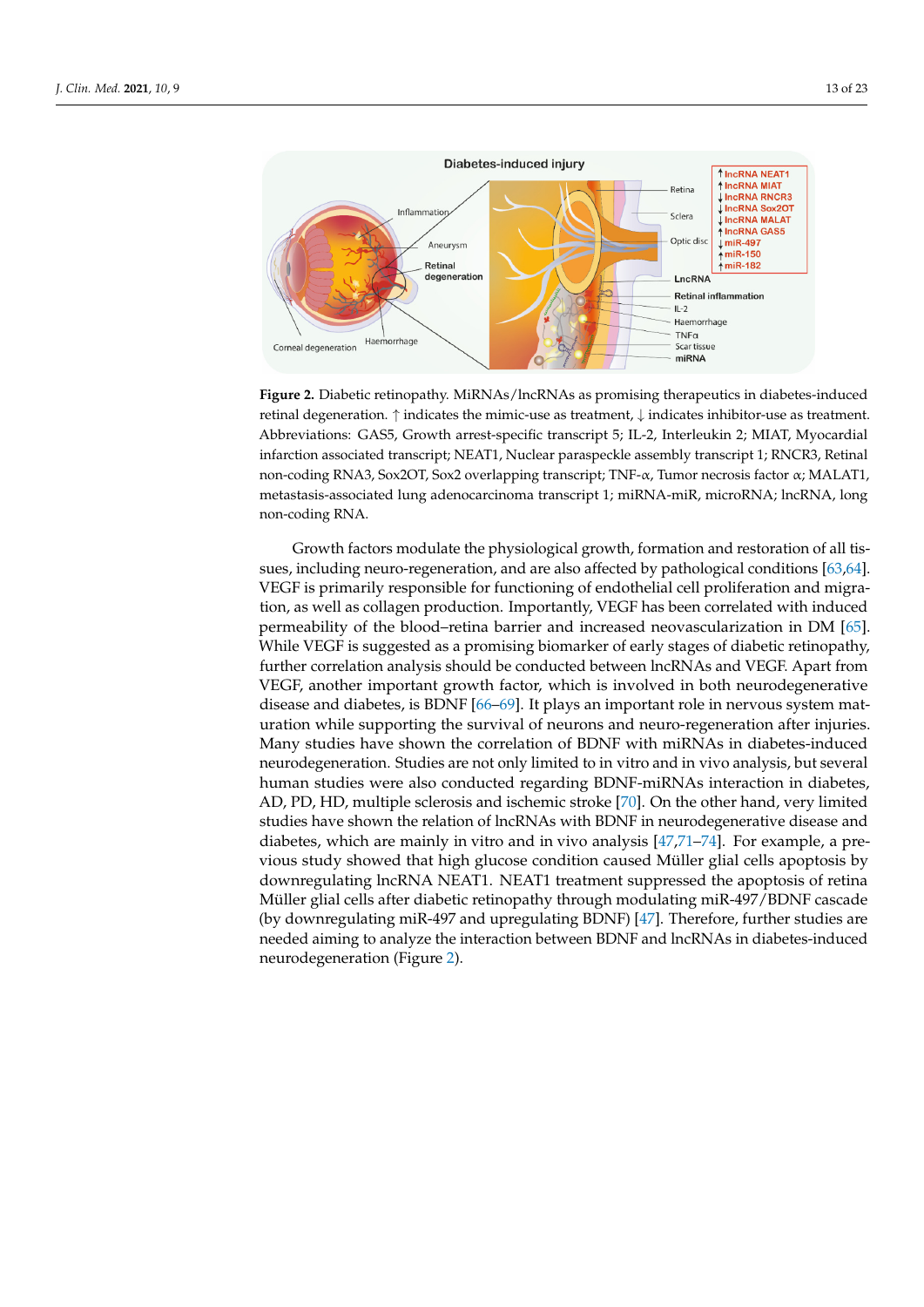| Ref    | Analyzed<br>lncRNAs and<br><b>Their</b><br>Deregulation | Analyzed mRNAs                     | Pathophysiological<br><b>Mechanism and Axis</b>   | Methodology                                                                                                                                                                                                                                                                                                                                                                                                                                    | Conclusion                                                                                                                                                                                                                                                                                                                                                    |
|--------|---------------------------------------------------------|------------------------------------|---------------------------------------------------|------------------------------------------------------------------------------------------------------------------------------------------------------------------------------------------------------------------------------------------------------------------------------------------------------------------------------------------------------------------------------------------------------------------------------------------------|---------------------------------------------------------------------------------------------------------------------------------------------------------------------------------------------------------------------------------------------------------------------------------------------------------------------------------------------------------------|
| $[74]$ | $\uparrow$ PVT1                                         | PI3K/<br><b>AKT</b>                | Apoptosis,<br>PI3K/AKT signaling<br>pathway       | STZ-induced diabetes*<br>In vitro,<br>In vivo,<br>rats, DRG<br>* Male Sprague Dawley<br>rats were injected 55<br>mg/kg of STZ<br>intraperitoneally. The<br>diabetes rat model was<br>considered to be<br>successfully established<br>when the fasting<br>blood-glucose level in<br>rats was detected to be<br>higher than 16.67<br>mmol/L.                                                                                                     | PVT1 can significantly<br>inhibit the apoptosis of<br>DRG cells in diabetic<br>rats. PVT1 protects DPN<br>via inhibiting the<br>PI3K/AKT pathway                                                                                                                                                                                                              |
| $[19]$ | $\downarrow$ MIAT                                       | VEGF,<br>BDNF, NGF, NT-3,<br>Ang-1 | Angiogenesis,<br>MIAT/miR-150-<br>5p/VEGF<br>axis | STZ-induced diabetes *,<br>In vivo,<br>In vitro,<br>mice, corneas, retinas<br>* Study used single<br>injection of STZ to mice,<br>$60 \,\mathrm{mg/kg}$ used to<br>induce diabetes. Seven<br>days after STZ injection,<br>animals with blood<br>glucose levels $> 16.7$<br>mmol/L were included<br>in diabetic group.                                                                                                                          | MIAT regulates neural<br>and vascular cell<br>function via MIAT/miR-<br>150-5p/VEGF network.<br>MIAT knockdown leads<br>to microvascular<br>degeneration,<br>progressive neuronal<br>loss, neurodegeneration<br>and behavioral deficits<br>in a CNS.<br>MIAT may represent a<br>pharmacological target<br>for treating<br>neurovascular-related<br>disorders. |
| $[47]$ | $\downarrow$ NEAT1                                      | <b>BDNF</b>                        | Apoptosis<br>NEAT1/BDNF/miR-<br>497               | STZ-induced diabetes *<br>In silico,<br>In vitro,<br>rats, retinas, primary<br>Muller glial cells<br>* The Male Sprague<br>Dawley rats in the<br>diabetes group received<br>$STZ$ (65 mg/kg) by<br>intravenous injection<br>once. The rat with blood<br>glucose levels>16.7<br>mmol/L after 5 days of<br>injection was considered<br>successful. After 4<br>weeks of induction, all<br>rats were sacrificed to<br>isolate the retinal tissues. | Decreased levels of<br>NEAT1 increased the<br>HG-induced apoptosis<br>ratio of Müller cells via<br>regulating<br>miR-497/BDNF axis and<br>promoted retinopathy<br>progression. Injections<br>of pcDNA-NEAT1<br>enhanced retinal NEAT1<br>expression and<br>decelerated retina<br>thickening in DM rats.                                                       |

**Table 2.** Potential lncRNAs involved in neurodegeneration.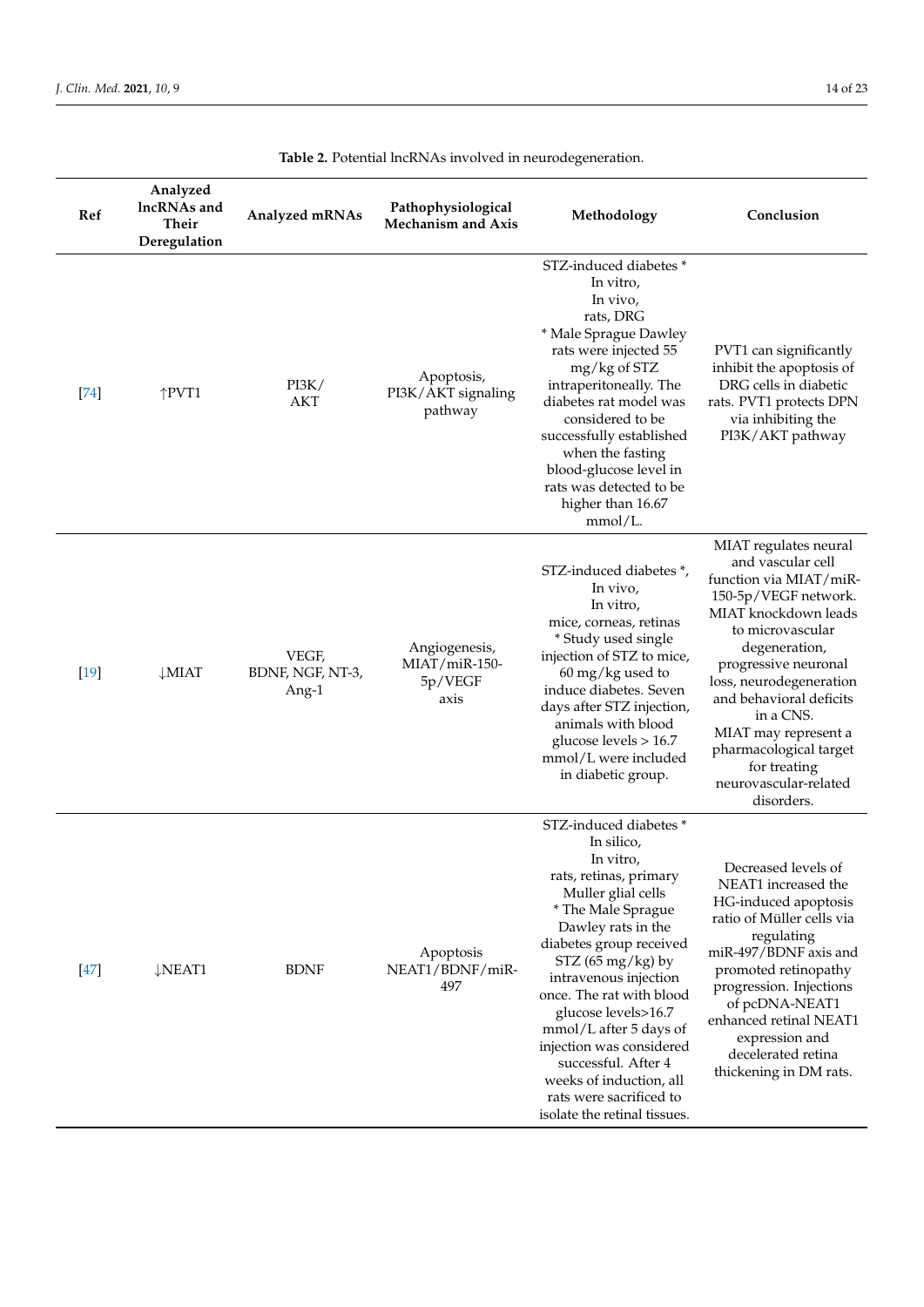| Ref                  | Analyzed<br>lncRNAs and<br>Their<br>Deregulation | Analyzed mRNAs                                     | Pathophysiological<br><b>Mechanism and Axis</b> | Methodology                                                                                                                                                                                                                                                                                                                                                                                                                                                                        | Conclusion                                                                                                                                                                                                                                                                                                                                             |
|----------------------|--------------------------------------------------|----------------------------------------------------|-------------------------------------------------|------------------------------------------------------------------------------------------------------------------------------------------------------------------------------------------------------------------------------------------------------------------------------------------------------------------------------------------------------------------------------------------------------------------------------------------------------------------------------------|--------------------------------------------------------------------------------------------------------------------------------------------------------------------------------------------------------------------------------------------------------------------------------------------------------------------------------------------------------|
| $[75]$               | ↑RNCR3                                           | <b>GFAP</b><br>Vimentin                            | Apoptosis,<br>Inflammation,                     | STZ-induced diabetes *<br>In vitro,<br>In vivo,<br>mice, primary Muller<br>glial cells, retinas<br>* Male C57BL/6 mice<br>(4-month old) were used<br>for the induction of<br>diabetes. Diabetes was<br>induced by the<br>intraperitoneal injection<br>of STZ $(70 \text{ mg/kg})$ .<br>Blood glucose level was<br>measured, in non-fasted<br>animals, in venous<br>blood using a<br>glucometer. Blood<br>glucose level $\geq$ 16.7<br>mmol/L was considered<br>to be hyperglycemia | RNCR3 knockdown<br>treatment reduces IL-2,<br>IL-3, IL-4, IL-5, IL-9,<br>IL-13, IL-17, MCP-1,<br>VEGF and TNF- $\alpha$ .<br>RNCR 3 knockdown<br>could inhibit retinal glial<br>reactivity and prevent<br>HG-induced retinal<br>neurodegeneration and<br>may be used as a<br>treatment.                                                                |
| $[76]$               | ↑H19                                             | Bax, Caspase-3,<br>IGF2, Bcl-2, CAT,<br>SOD2, GPx4 | Apoptosis, Oxidative<br>stress,                 | STZ-induced diabetes*<br>In vitro,<br>In vivo,<br>mice, hippocampal cells<br>* Male 6 weeks old<br>Kunming mice were<br>injected<br>intraperitoneally with<br>$STZ$ (70 mg/kg) to<br>induce diabetes. After<br>the STZ injections, blood<br>from the tail vein was<br>collected accordingly.<br>The mice that were<br>confirmed to have a<br>blood glucose<br>concentration greater<br>than 18 mmol/L were<br>deemed to have been<br>successfully modeled.                         | Downregulation of H19<br>results with<br>downregulation of Bax,<br>Caspase-3 and<br>upregulation of Bcl-2<br>therefore inhibits<br>apoptosis of<br>hippocampal neurons in<br>DM mice, and could be a<br>potential treatment<br>target. H19 knockdown<br>diminishes oxidative<br>stress by decrease of<br>LPO and enhances GSH,<br>CAT, SOD and GSH-Px. |
| $[77] \label{eq:77}$ | $\downarrow$ Sox2OT                              | NRF2, HO1                                          | Oxidative stress,<br>Apoptosis                  | STZ-induced diabetes*<br>In vitro,<br>In vivo,<br>mice retinal ganglion<br>cells (RGCs)<br>* Adult male C57BL/6 J<br>mice were used in the<br>study. Diabetes was<br>induced by<br>intraperitoneal injection<br>of STZ $(70 \text{ mg/kg})$ .<br>Animals with blood<br>glucose levels higher<br>than 16.7 mmol/L were<br>deemed as having<br>diabetes.                                                                                                                             | Sox2OT knockdown<br>decreases apoptosis<br>ratio via<br>downregulation of Bax,<br>Bxl-2 and Caspase-3.<br>Sox2OT knockdown<br>protects against HG<br>condition RGC damage<br>through the NRF2/HO1<br>signaling pathway, and<br>may become a<br>therapeutic target of<br>DM-induced neural<br>retinal<br>neurodegeneration.                             |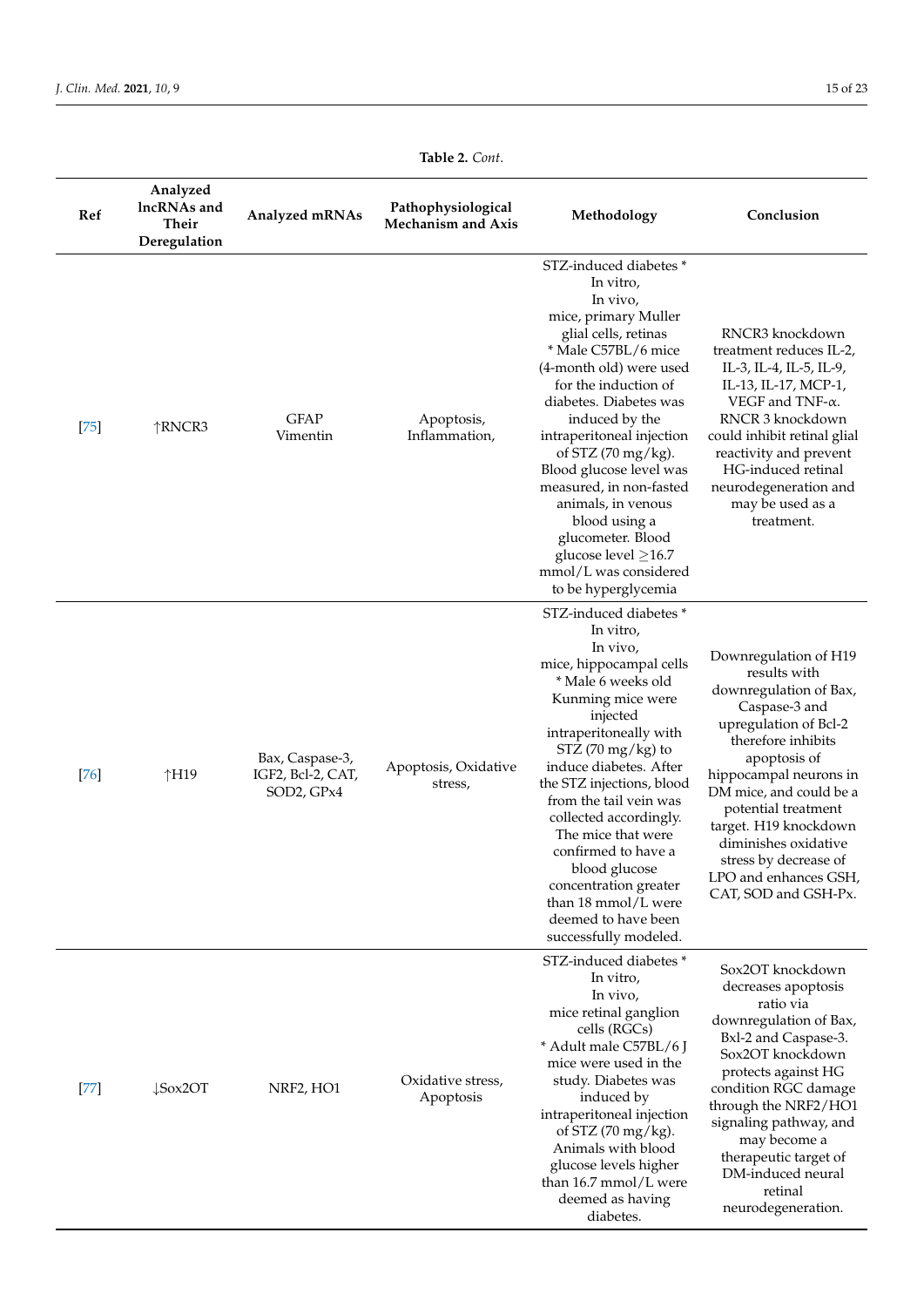<span id="page-15-0"></span>

| Ref    | Analyzed<br>lncRNAs and<br>Their<br>Deregulation | Analyzed mRNAs                           | Pathophysiological<br><b>Mechanism and Axis</b>                              | Methodology                                                                                                                                                                                                                                                                                                                                                                                                                                                                                                                                                                                    | Conclusion                                                                                                                                                                              |
|--------|--------------------------------------------------|------------------------------------------|------------------------------------------------------------------------------|------------------------------------------------------------------------------------------------------------------------------------------------------------------------------------------------------------------------------------------------------------------------------------------------------------------------------------------------------------------------------------------------------------------------------------------------------------------------------------------------------------------------------------------------------------------------------------------------|-----------------------------------------------------------------------------------------------------------------------------------------------------------------------------------------|
| $[78]$ | ↑MALAT1                                          |                                          | Morphological and<br>functional changes in<br>retinal photoreceptor<br>cells | STZ-induced diabetes *,<br>In vivo, mice<br>* Eight weeks old male<br>C57BL/6 mice with no<br>ocular diseases were<br>used. Except fasting for<br>diabetes establishment,<br>food and water available<br>at all times. Mice were<br>intraperitoneally<br>injected with STZ<br>$(50mg/kg)$ for 5<br>consecutive days after<br>an 8h fast to induce<br>diabetes. On the 7th day<br>after first injection,<br>blood samples were<br>collected to measure<br>blood glucose<br>concentration. Effective<br>induction of the diabetes<br>was defined as glucose<br>levels greater than 300<br>mg/dL. | Retinal MALAT1<br>knockdown presents<br>mitigative effects on rod<br>and cone cells, thus<br>MALAT1 silencing can<br>be potentially used in<br>diabetic<br>neurodegeneration<br>therapy |
| [79]   | $\downarrow$ GAS5                                | TNF- $\alpha$ , IL-1 $\beta$ ,<br>$IL-6$ | Inflammation,<br>Apoptosis,<br>Endoplasmic<br>reticulum stress               | In vitro,<br>HG condition,<br>ARPE-19 human adult<br>retinal pigment<br>epithelial cells                                                                                                                                                                                                                                                                                                                                                                                                                                                                                                       | The treatment of GAS5<br>suppressed endoplasmic<br>reticulum stress-induced<br>apoptosis and<br>inflammation in<br>HG-treated cells.                                                    |

↑ indicates upregulation, ↓ indicates downregulation of the lncRNAs. Abbreviations: Ang-1, Angiopoietin 1; Atg5, Autophagy related gene 5; Atg7, Autophagy related gene 7; Bax, BCL2 Associated X; Bcl2, B-cell lymphoma-2; BDNF, Brain-derived neurotrophic factor; CAT, catalase; CNS, Central nervous system; DPN, Diabetic peripheral neuropathy; DRG, Dorsal root ganglia; GAS5, growth arrest-specific transcript 5; GFAP, Glial fibrillary acidic protein; GSH, glutathione peroxidase; HG, High glucose; IGF2, Insulin like growth factor-2; IL-1β, Interleukin-1β; IL-6, Interleukin-6; LC3I, Microtubule-associated protein light chain 3 I; LC3II, Microtubule-associated protein light chain 3 II; LPO, lipid peroxide; MALAT1, metastasis-associated lung adenocarcinoma transcript 1; MCP-1, Monocyte chemoattractant protein 1; MIAT, Myocardial infarction associated transcript; MSC, Mesenchymal stromal cells; NGF, Nerve growth factor; NRF2/HO1, Nuclear factor erythroid 2-related factor 2/heme oxygenase-1; NT-3, Neurotrophin-3; NEAT1, Nuclear paraspeckle assembly transcript 1; PI3K/AKT, Phosphatidylinositol 3-kinase/protein kinase B; PVT1,Plasmacytoma variant translocation 1; RGC, retinal ganglion cells; RNCR3, Retinal non-coding RNA3; SOD, superoxide dismutase; STZ, streptozocin; TNF-α, Tumor Necrosis Factor α; VEGF, Vascular endothelial growth factor.

> Another similar study aimed to analyze whether lncRNA RNCR3 mediate DMinduced retinal neurodegeneration by assessment of retinal glial reactivity which is an early manifestation of retinopathy. Both in vivo and in vitro evaluation revealed that RNCR3 knockdown lead to significant reduction of glial cell reactivity, demonstrated by diminished expression of GFAP, vimentin, proinflammatory cytokines such as IL-2, VEGF, MCP-1 or TNF $\alpha$  and decreased ratio of apoptotic retinal cells. Additionally, in vitro analysis revealed that RNCR3 knockdown can reverse progressive visual function loss. Thus, RNCR3 may be a promising target in preventing DM-related retinal neurodegeneration [\[75\]](#page-21-14).

> The role of lncRNA Sox2OT in diabetic retinopathy was also investigated. Previous study involved in vitro model of retinal ganglion cells (RGCs) and in vivo model of diabetic mice. Firstly, it was found that high glucose levels and oxidative stress downregulated Sox2OT expression in vitro. Similar findings were also reported in an animal model.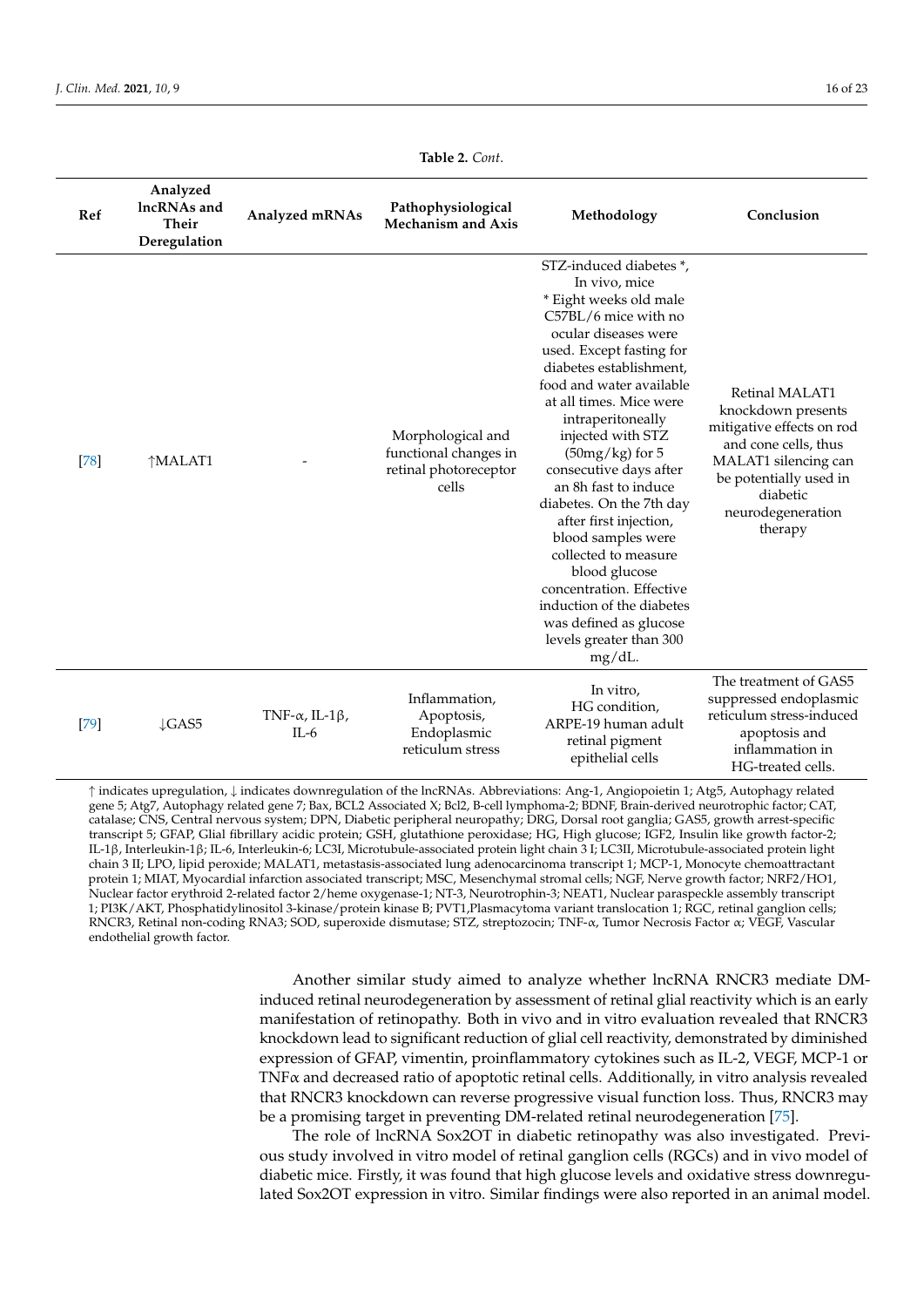Additionally, mice that were injected with a Sox2OT-inhibitor improved visual function, showing the protective role of Sox2OT inhibitor on RGC. Moreover, Sox2OT knockdown decreased ROS production and upregulated the activity of oxidative stress-related enzymes, which decreased oxidative stress-induced neuronal dysfunction both in in vitro and in vivo analysis. Furthermore, Sox2OT knockdown caused activation of NRF2/ARE signaling pathway. NRF2 is an important transactivator and activates ARE-dependent gene expression of antioxidative and cytoprotective proteins including HO-1 [\[80\]](#page-21-19). Taken together, Sox2OT knockdown protects against high glucose-induced RGC injury through the NRF2/HO1 signaling pathway, and seems to be a promising therapeutic approach for the prevention and treatment of diabetes-induced retinal neurodegeneration [\[77\]](#page-21-16).

Another promising lncRNA MALAT1 on diabetic retinal neurodegeneration was studied by Zhang et al. [\[78\]](#page-21-17), who found that retinal MALAT1 was upregulated in STZ-induced diabetic animal models. MALAT1 was silenced by MALAT1-siRNA injection in order to define its role in the retinal neurodegenerative process. Scotopic and photopic electroretinograms were performed to reflect the morphological and functional changes in rod and cone cells. The a-wave and b-wave amplitudes as well as outer nuclear layer thickness were lower both in diabetic control and diabetic MALAT1-siRNA models compared to normal control group. However, the amplitudes and outer nuclear layer were still significantly higher and thicker in the MALAT1-siRNA mice compared to diabetic control group, suggesting that silencing of MALAT1 shows protective effects on retinal photoreceptors and decreases retinal neurodegeneration due to diabetes [\[78\]](#page-21-17) (Figure [2,](#page-12-0) Table [2\)](#page-15-0).

LncRNA GAS5 has been documented to serve an important role in numerous signaling pathways, including insulin, mTOR and AKT [\[81](#page-21-20)[–83\]](#page-22-0). Jiang et al. [\[79\]](#page-21-18) investigated the influence of lncRNA GAS5 on endoplasmic reticulum stress and apoptosis in diabetic retinopathy. In this study, HG condition in retinal pigment epithelial cells resulted in increased endoplasmic reticulum stress, enhanced apoptosis and inflammation. The treatment of lncRNA GAS5 under HG conditions significantly reduced ER stress, apoptosis as well as inflammatory cytokines, such as TNF- $\alpha$ , IL-1 $\beta$  and IL-6. Consequently, the study indicates that lncRNA GAS5 plays a crucial role in diabetic retinopathy pathogenesis and further studies are needed to clarify its therapeutic potential [\[79\]](#page-21-18).

# 3.1.2. LncRNA Involved in Neuronal Apoptosis, Autophagy and Oxidative Stress

DM associated oxidative stress and apoptosis are strongly suggested as crucial factors in progressive neurodegeneration and play a role in promoting earlier onset of various diseases including dementia, AD. Accumulating evidence indicates a significant role of lncRNAs in inhibition of pathways involved in progressive neurogenesis, therefore their potential therapeutic usage is postulated. The study by Yu et al. [\[76\]](#page-21-15) aimed to investigate both in vitro and in vivo lncRNA H19 roles in DM-induced oxidative stress and apoptosis in hippocampal neurons. LncRNA H19 is known as a crucial glucose metabolism factor and is associated with insulin-like growth factor 2 (IGF2), a regulator of oxidative stress and apoptosis via targeting Bax, caspase-3 and Bcl-2. Downregulation of lncRNA H19 suppressed IGF2 methylation, which in turn increased the expression of IGF2 and therefore inhibited apoptosis as well as oxidative stress in hippocampal neurons. Therefore, it was hypothesized that downregulation of lncRNA H19 could be a potential therapeutic target in diminishing neurodegeneration [\[76\]](#page-21-15).

## **4. Concluding Remarks and Limitations**

Increasing incidence of DM and its complications constitute a major medical care burden worldwide. Asymptomatic onset and constant progression of DM-associated neurovascular complications in line with limited diagnostic and therapeutic strategies are deemed crucial in searching for novel biomarkers and therapeutics. Since miRNAs and lncRNAs seem to play pivotal roles in modulation of DM-induced neurodegeneration, their molecular relation is broadly discussed. Despite the fact that underlying mechanisms of diabetic neurodegeneration are still not fully recognized, prior studies highlighted the piv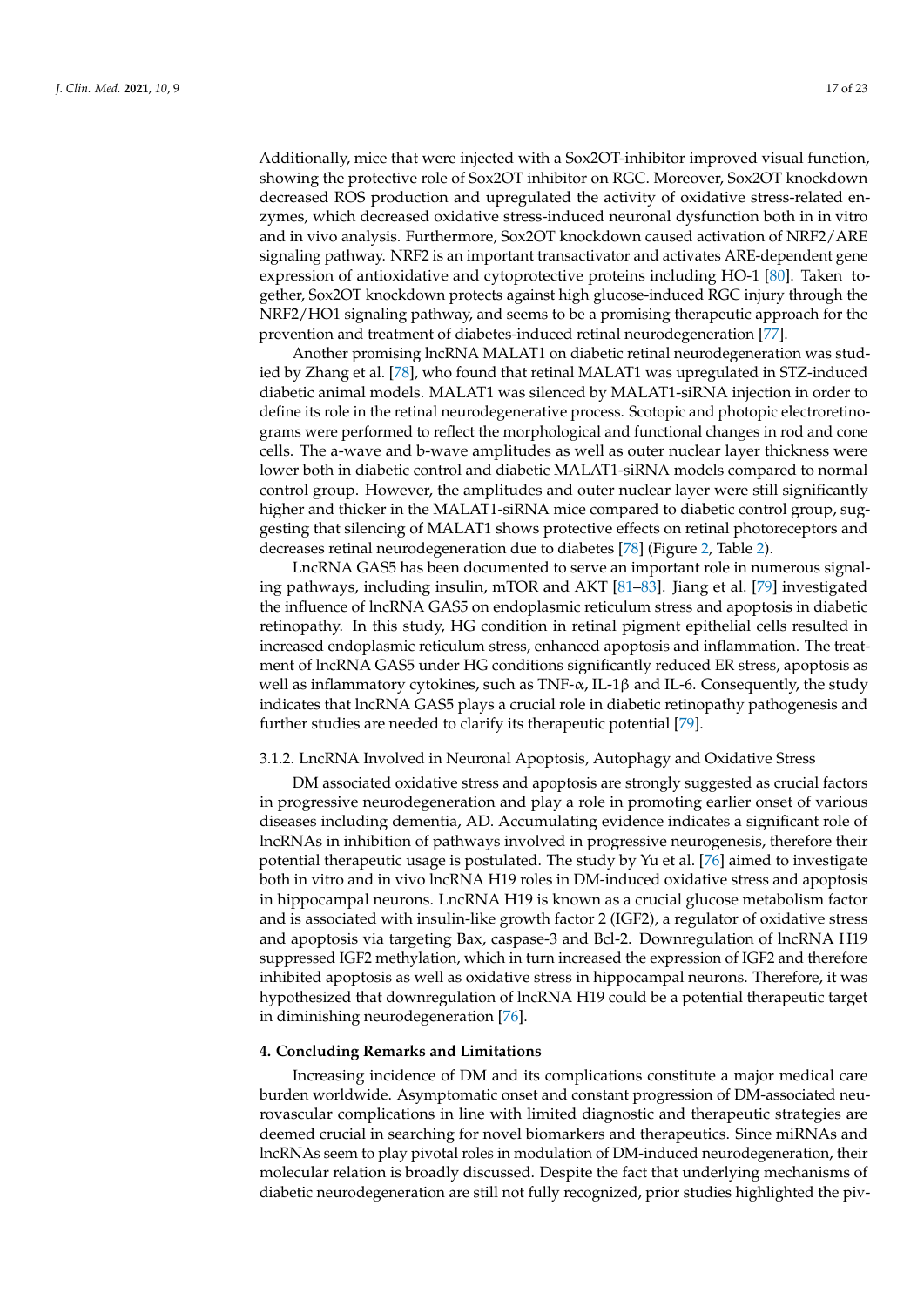otal role of apoptosis, oxidative stress, inflammation and mitochondrial dysfunction. High glucose-induced cell apoptosis and nerve degeneration along with a reduced rate of nerve regeneration play an important role in the progression of peripheral neuropathy among diabetic patients [\[84\]](#page-22-1). The correlation between non-coding RNAs (including miRNAs and lncRNAs) and nerve regeneration has been demonstrated in numerous studies. There are several non-coding RNAs found to be downregulated or upregulated in DM. Several studies demonstrated the promising role of these molecules as potential therapeutic approaches in miRNA- and lncRNA-based novel treatments. As described above, this novel treatment can be achieved by using antagonists or mimics of miRNAs/lncRNAs, as some of those molecules' silencing shows the protective effect, whereas some of these show the protective effect by overexpressing. Yet the detailed mechanism of action of described miRNAs and lncRNAs on neurodegeneration due to diabetes-related oxidative stress and inflammation has not been fully explained and more studies need to be conducted.

**Author Contributions:** J.J.-P., C.E. contributed to the data collection and elaboration, writing and approval of manuscript; and is guarantor of the article. L.S., M.W., A.G., T.A., P.C., D.J., W.-L.L., D.M.-G., M.P., and C.E. contributed discussion and writing and approval of manuscript. D.M.-G. contributed valuable revision of manuscript. C.E. contributed valuable contributions to graphical designs. The corresponding author attests that all listed authors meet authorship criteria and that no others meeting the criteria have been omitted. All authors have read and agreed to the published version of the manuscript.

**Funding:** M.P. supported financially as part of the research grant 'OPUS' from the National Science Center, Poland (grant number 2018/31/B/NZ7/01137) and internal funding of the Department of Experimental and Clinical Pharmacology, Medical University of Warsaw, Centre for Preclinical Research and Technology CEPT, Warsaw, Poland.

**Acknowledgments:** This paper was written as a part of cooperation of the international scientific group I-COMET (International Cardiovascular and Cardiometabolic Research Team, [www.icomet.](www.icomet.science) [science\)](www.icomet.science).

**Conflicts of Interest:** The authors state there are no conflict of interest.

#### **Abbreviations**

| AGEs        | Advanced glycation end products            |
|-------------|--------------------------------------------|
| AgRP        | Agouti-related protein                     |
| AD          | Alzheimer's disease                        |
| Aβ          | Amyloid- $\beta$                           |
| Ang-1       | Angiopoietin 1                             |
| ARC         | Arcuate nucleus of the hypothalamus        |
| Atg4B       | Autophagy related gene 4B                  |
| Bcl-2       | B-cell lymphoma 2                          |
| <b>BDNF</b> | Brain-derived neurotrophic factor          |
| <b>CNS</b>  | Central nervous system                     |
| <b>CSVD</b> | Cerebral small vessel disease              |
| <b>CART</b> | Cocaine and amphetamine-related transcript |
| DM          | Diabetes Mellitus                          |
| <b>DCN</b>  | Diabetic corneal neuropathy                |
| <b>DPN</b>  | Diabetic peripheral neuropathy             |
| Dicer       | Endoribonuclease                           |
| DIO         | Diet-induced obesity                       |
| <b>DRG</b>  | Dorsal root ganglia                        |
| ECs         | Endothelial cells                          |
| GAS5        | Growth arrest-specific transcript 5        |
| <b>GFAP</b> | Glial fibrillary acidic protein            |
| <b>GFP</b>  | Green fluorescent protein                  |
| $HO-1$      | Heme oxygenase-1                           |
| HG          | High glucose                               |
|             |                                            |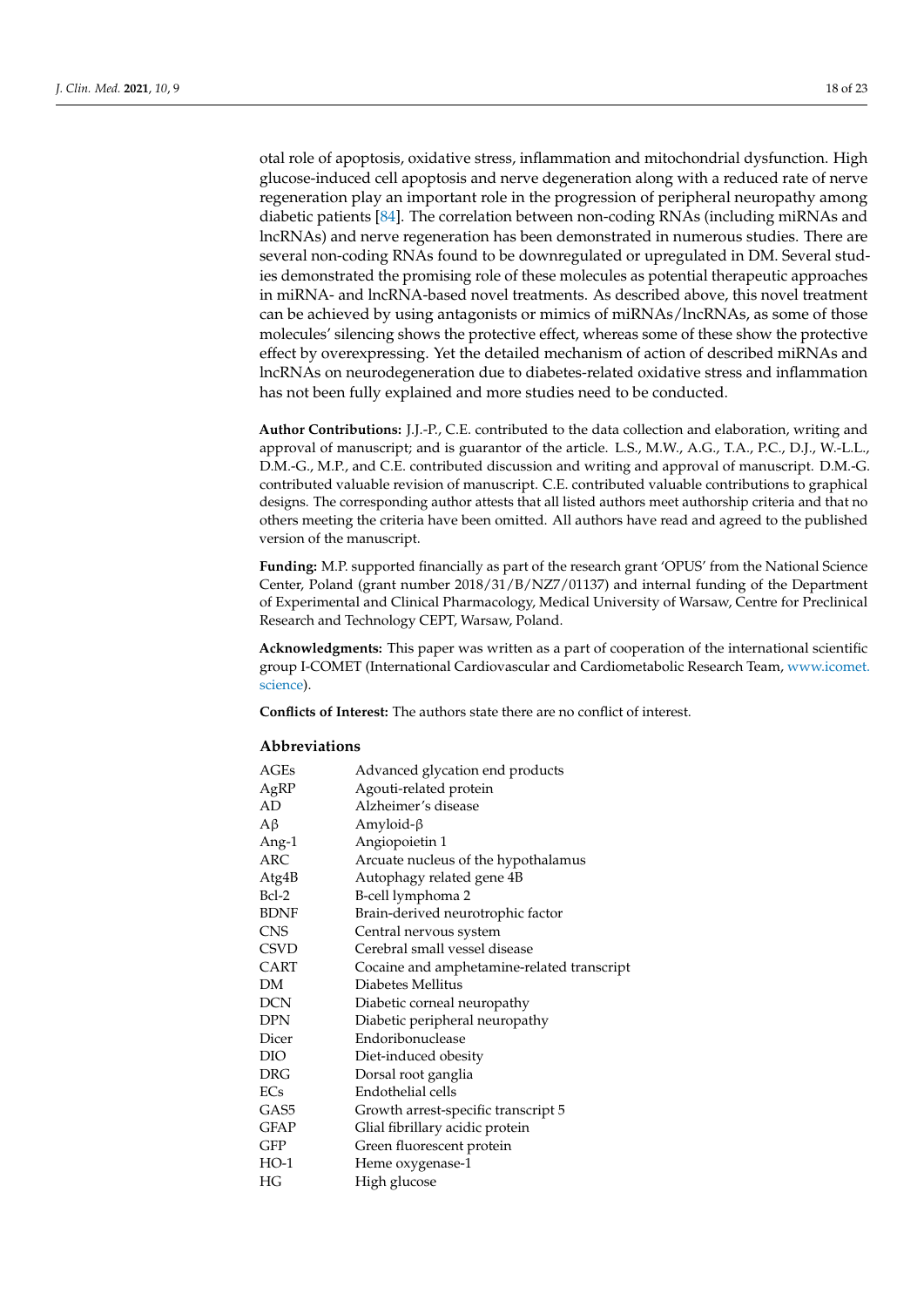| hCMEC/D3                  | Human cerebral endothelial cell model                          |
|---------------------------|----------------------------------------------------------------|
| HD                        | Huntington's Disease                                           |
| IRS-1                     | Increased insulin receptor substrate 1                         |
| iPSC                      | Induced pluripotent stem cells                                 |
| IRS-1                     | Insulin receptor substrate 1                                   |
| IRAK1                     | Interleukin 1 Receptor Associated Kinase 1                     |
| IL-1 $\beta$              | Interleukin- $1\beta$                                          |
| $IL-2$                    | Interleukin 2                                                  |
| $IL-6$                    | Interleukin 6                                                  |
| $_{\rm IP}$               | Intraperitoneal                                                |
| LARP7                     | La ribonucleoprotein domain family member 7                    |
| lncRNA                    | Long noncoding RNA,                                            |
| <b>MSC</b>                | Mesenchymal stromal cells,                                     |
| MALAT1                    | Metastasis-associated lung adenocarcinoma transcript 1         |
| miRs                      | MicroRNAs, miRNAs                                              |
| $LC3-H$                   | Microtubule-associated protein 1 light chain 3                 |
| miRISC                    | MiRNA induced silencing complex                                |
| $MCP-1$                   | Monocyte chemotactic protein-1                                 |
| NOX4                      | NADPH oxidase 4                                                |
| $\ensuremath{\text{NTC}}$ | <b>Negative Treated Control</b>                                |
| NPY                       | Neuropeptide Y                                                 |
| NEAT1                     | Nuclear paraspeckle assembly transcript 1                      |
| Nrf2                      | Nuclear factor erythroid 2-related factor 2                    |
| $NF - \kappa B$           | Nuclear factor kappa-light-chain-enhancer of activated B cells |
| PD                        | Parkinson's Disease,                                           |
| PTIP <sub>1</sub>         | Pax transactivation domain-interacting protein 1               |
| p-NFkB                    | Phospho NFkB                                                   |
| PDE3A                     | Phosphodiesterase 3a                                           |
| POMC                      | Pro-opiomelanocortin                                           |
| PDCD4                     | Programmed cell death protein 4                                |
| Ago-2                     | Protein argonaute-2                                            |
| qPCR                      | Quantitative real-time PCR                                     |
| ROS                       | Reactive oxygen species                                        |
| RAGE                      | Receptor for advanced glycation end                            |
| RGCs                      | Retinal ganglion cells                                         |
| Sirt1                     | Silent mating type information regulation 2 homolog 1          |
| Sox2OT                    | Sox2 overlapping transcript                                    |
| <b>STZ</b>                | Streptozocin                                                   |
| Tβ4                       | Thymosin beta 4                                                |
| TRAF6                     | TNF Receptor Associated Factor 6                               |
| TLR4                      | Toll-like receptor 4                                           |
| TRPM7                     | Transient receptor potential melastatin 7                      |
| TRAF6                     | Tumor necrosis factor (TNFR)-associated factor 6               |
| TNF- $\alpha$             | Tumor necrosis factor $\alpha$                                 |
| T1DM                      | Type 1 Diabetes Mellitus                                       |
| <b>UTR</b>                | 30 untranslated region                                         |
| VCAM-1                    | Vascular cell adhesion molecule-1                              |
| VEGF                      | Vascular endothelial growth factor                             |
| YFP                       | Yellow fluorescent protein                                     |

## **References**

- <span id="page-18-0"></span>1. American Diabetes Association Diagnosis and classification of diabetes mellitus. *Diabetes Care* **2014**, *37* (Suppl. 1), S81–S90. [\[CrossRef\]](http://dx.doi.org/10.2337/dc14-S081) [\[PubMed\]](http://www.ncbi.nlm.nih.gov/pubmed/24357215)
- <span id="page-18-1"></span>2. Saeedi, P.; Petersohn, I.; Salpea, P.; Malanda, B.; Karuranga, S.; Unwin, N.; Colagiuri, S.; Guariguata, L.; Motala, A.A.; Ogurtsova, K.; et al. Global and regional diabetes prevalence estimates for 2019 and projections for 2030 and 2045: Results from the International Diabetes Federation Diabetes Atlas, 9th edition. *Diabetes Res. Clin. Pract.* **2019**, *157*, 107843. [\[CrossRef\]](http://dx.doi.org/10.1016/j.diabres.2019.107843) [\[PubMed\]](http://www.ncbi.nlm.nih.gov/pubmed/31518657)
- <span id="page-18-2"></span>3. Zheng, Y.; Ley, S.H.; Hu, F.B. Global aetiology and epidemiology of type 2 diabetes mellitus and its complications. *Nat. Rev. Endocrinol.* **2018**, *14*, 88–98. [\[CrossRef\]](http://dx.doi.org/10.1038/nrendo.2017.151) [\[PubMed\]](http://www.ncbi.nlm.nih.gov/pubmed/29219149)
- <span id="page-18-3"></span>4. Forbes, J.M.; Cooper, M.E. Mechanisms of diabetic complications. *Physiol. Rev.* **2013**, *93*, 137–188. [\[CrossRef\]](http://dx.doi.org/10.1152/physrev.00045.2011)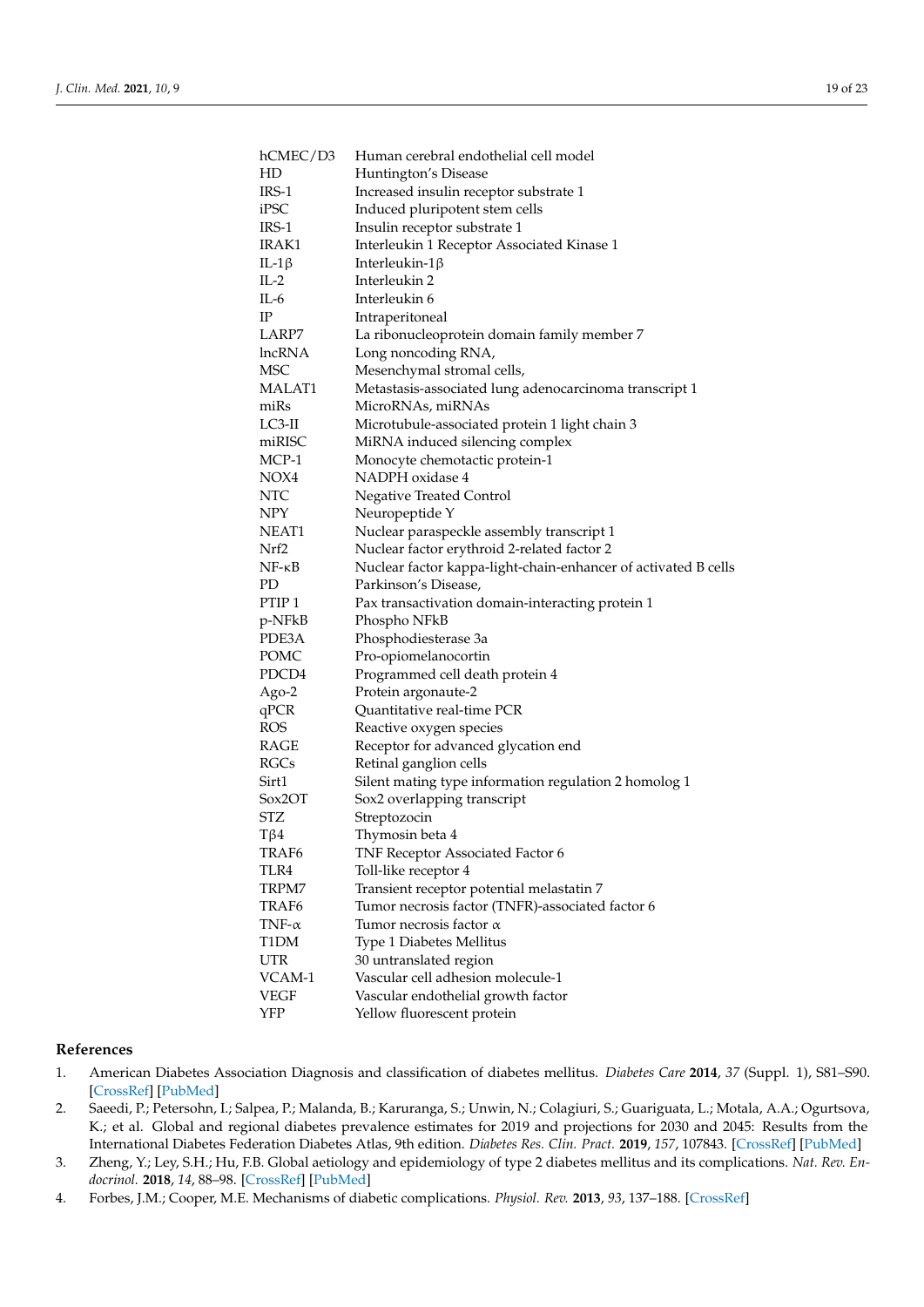- <span id="page-19-0"></span>5. Ramos-Rodriguez, J.J.; Ortiz, O.; Jimenez-Palomares, M.; Kay, K.R.; Berrocoso, E.; Murillo-Carretero, M.I.; Perdomo, G.; Spires-Jones, T.; Cozar-Castellano, I.; Lechuga-Sancho, A.M.; et al. Differential central pathology and cognitive impairment in pre-diabetic and diabetic mice. *Psychoneuroendocrinology* **2013**, *38*, 2462–2475. [\[CrossRef\]](http://dx.doi.org/10.1016/j.psyneuen.2013.05.010)
- <span id="page-19-1"></span>6. Moran, C.; Beare, R.; Wang, W.; Callisaya, M.; Srikanth, V. For the Alzheimer's Disease Neuroimaging Initiative (ADNI) Type 2 diabetes mellitus, brain atrophy, and cognitive decline. *Neurology* **2019**, *92*, 823–830. [\[CrossRef\]](http://dx.doi.org/10.1212/WNL.0000000000006955)
- <span id="page-19-2"></span>7. Oikawa, Y.; Shimada, A. [Type 1 diabetes]. *Nihon Rinsho* **2015**, *73*, 1997–2002.
- <span id="page-19-3"></span>8. Thevis, M.; Thomas, A.; Schänzer, W. Insulin. *Handb. Exp. Pharm.* **2010**, 209–226. [\[CrossRef\]](http://dx.doi.org/10.1007/978-3-540-79088-4_10)
- <span id="page-19-4"></span>9. Bluestone, J.A.; Herold, K.; Eisenbarth, G. Genetics, pathogenesis and clinical interventions in type 1 diabetes. *Nature* **2010**, *464*, 1293–1300. [\[CrossRef\]](http://dx.doi.org/10.1038/nature08933)
- <span id="page-19-5"></span>10. Pemp, B.; Palkovits, S.; Howorka, K.; Pumprla, J.; Sacu, S.; Garhöfer, G.; Bayerle-Eder, M.; Schmetterer, L.; Schmidt-Erfurth, U. Correlation of retinal neurodegeneration with measures of peripheral autonomic neuropathy in type 1 diabetes. *Acta Ophthalmol.* **2018**, *96*, e804–e810. [\[CrossRef\]](http://dx.doi.org/10.1111/aos.13733)
- <span id="page-19-6"></span>11. Gundogan, F.C.; Akay, F.; Uzun, S.; Yolcu, U.; Çağıltay, E.; Toyran, S. Early Neurodegeneration of the Inner Retinal Layers in Type 1 Diabetes Mellitus. *Ophthalmologica* **2016**, *235*, 125–132. [\[CrossRef\]](http://dx.doi.org/10.1159/000442826) [\[PubMed\]](http://www.ncbi.nlm.nih.gov/pubmed/26674204)
- <span id="page-19-7"></span>12. Taylor, R. Type 2 diabetes: Etiology and reversibility. *Diabetes Care* **2013**, *36*, 1047–1055. [\[CrossRef\]](http://dx.doi.org/10.2337/dc12-1805)
- <span id="page-19-8"></span>13. Bharadwaj, P.; Wijesekara, N.; Liyanapathirana, M.; Newsholme, P.; Ittner, L.; Fraser, P.; Verdile, G. The Link between Type 2 Diabetes and Neurodegeneration: Roles for Amyloid-β, Amylin, and Tau Proteins. *J. Alzheimer's Dis.* **2017**, *59*, 421–432. [\[CrossRef\]](http://dx.doi.org/10.3233/JAD-161192)
- <span id="page-19-9"></span>14. Yoneda, R.; Ueda, N.; Uranishi, K.; Hirasaki, M.; Kurokawa, R. Long noncoding RNA reduces cyclin D1 gene expression and arrests cell cycle through RNA mA modification. *J. Biol. Chem.* **2020**, *295*, 5626–5639. [\[CrossRef\]](http://dx.doi.org/10.1074/jbc.RA119.011556) [\[PubMed\]](http://www.ncbi.nlm.nih.gov/pubmed/32165496)
- 15. Wolska, M.; Jarosz-Popek, J.; Junger, E.; Wicik, Z.; Porshoor, T.; Sharif, L.; Czajka, P.; Postula, M.; Mirowska-Guzel, D.; Czlonkowska, A.; et al. Long Non-coding RNAs as Promising Therapeutic Approach in Ischemic Stroke: A Comprehensive Review. *Mol. Neurobiol.* **2020**, 1–9. [\[CrossRef\]](http://dx.doi.org/10.1007/s12035-020-02206-8)
- <span id="page-19-14"></span>16. Eyileten, C.; Wicik, Z.; De Rosa, S.; Mirowska-Guzel, D.; Soplinska, A.; Indolfi, C.; Jastrzebska-Kurkowska, I.; Czlonkowska, A.; Postula, M. MicroRNAs as Diagnostic and Prognostic Biomarkers in Ischemic Stroke-A Comprehensive Review and Bioinformatic Analysis. *Cells* **2018**, *7*, 249. [\[CrossRef\]](http://dx.doi.org/10.3390/cells7120249) [\[PubMed\]](http://www.ncbi.nlm.nih.gov/pubmed/30563269)
- 17. Pordzik, J.; Pisarz, K.; De Rosa, S.; Jones, A.D.; Eyileten, C.; Indolfi, C.; Malek, L.; Postula, M. The Potential Role of Platelet-Related microRNAs in the Development of Cardiovascular Events in High-Risk Populations, Including Diabetic Patients: A Review. *Front. Endocrinol.* **2018**, *9*, 74. [\[CrossRef\]](http://dx.doi.org/10.3389/fendo.2018.00074)
- <span id="page-19-10"></span>18. Pordzik, J.; Jakubik, D.; Jarosz-Popek, J.; Wicik, Z.; Eyileten, C.; De Rosa, S.; Indolfi, C.; Siller-Matula, J.M.; Czajka, P.; Postula, M. Significance of circulating microRNAs in diabetes mellitus type 2 and platelet reactivity: Bioinformatic analysis and review. *Cardiovasc. Diabetol.* **2019**, *18*, 113. [\[CrossRef\]](http://dx.doi.org/10.1186/s12933-019-0918-x)
- <span id="page-19-11"></span>19. Jiang, Q.; Shan, K.; Qun-Wang, X.; Zhou, R.-M.; Yang, H.; Liu, C.; Li, Y.-J.; Yao, J.; Li, X.-M.; Shen, Y.; et al. Long non-coding RNA-MIAT promotes neurovascular remodeling in the eye and brain. *Oncotarget* **2016**, *7*, 49688–49698. [\[CrossRef\]](http://dx.doi.org/10.18632/oncotarget.10434)
- <span id="page-19-12"></span>20. Raut, S.K.; Khullar, M. The Big Entity of New RNA World: Long Non-Coding RNAs in Microvascular Complications of Diabetes. *Front. Endocrinol.* **2018**, *9*, 300. [\[CrossRef\]](http://dx.doi.org/10.3389/fendo.2018.00300)
- <span id="page-19-13"></span>21. Biswas, S.; Sarabusky, M.; Chakrabarti, S. Diabetic Retinopathy, lncRNAs, and Inflammation: A Dynamic, Interconnected Network. *J. Clin. Med. Res.* **2019**, *8*, 1033. [\[CrossRef\]](http://dx.doi.org/10.3390/jcm8071033) [\[PubMed\]](http://www.ncbi.nlm.nih.gov/pubmed/31337130)
- <span id="page-19-15"></span>22. Ciccacci, C.; Latini, A.; Colantuono, A.; Politi, C.; D'Amato, C.; Greco, C.; Rinaldi, M.E.; Lauro, D.; Novelli, G.; Spallone, V.; et al. Expression study of candidate miRNAs and evaluation of their potential use as biomarkers of diabetic neuropathy. *Epigenomics* **2020**, *12*, 575–585. [\[CrossRef\]](http://dx.doi.org/10.2217/epi-2019-0242) [\[PubMed\]](http://www.ncbi.nlm.nih.gov/pubmed/32400192)
- <span id="page-19-16"></span>23. Robles-Rivera, R.R.; Castellanos-González, J.A.; Olvera-Montaño, C.; Flores-Martin, R.A.; López-Contreras, A.K.; Arevalo-Simental, D.E.; Cardona-Muñoz, E.G.; Roman-Pintos, L.M.; Rodríguez-Carrizalez, A.D. Adjuvant Therapies in Diabetic Retinopathy as an Early Approach to Delay Its Progression: The Importance of Oxidative Stress and Inflammation. *Oxid. Med. Cell. Longev.* **2020**, *2020*, 3096470. [\[CrossRef\]](http://dx.doi.org/10.1155/2020/3096470) [\[PubMed\]](http://www.ncbi.nlm.nih.gov/pubmed/32256949)
- <span id="page-19-17"></span>24. Yildirim, S.S.; Akman, D.; Catalucci, D.; Turan, B. Relationship between downregulation of miRNAs and increase of oxidative stress in the development of diabetic cardiac dysfunction: Junctin as a target protein of miR-1. *Cell Biochem. Biophys.* **2013**, *67*, 1397–1408. [\[CrossRef\]](http://dx.doi.org/10.1007/s12013-013-9672-y) [\[PubMed\]](http://www.ncbi.nlm.nih.gov/pubmed/23723006)
- <span id="page-19-18"></span>25. Fernandes, J.C.R.; Acuña, S.M.; Aoki, J.I.; Floeter-Winter, L.M.; Muxel, S.M. Long Non-Coding RNAs in the Regulation of Gene Expression: Physiology and Disease. *Noncoding Rna* **2019**, *5*, 17. [\[CrossRef\]](http://dx.doi.org/10.3390/ncrna5010017)
- <span id="page-19-19"></span>26. Iqbal, Z.; Azmi, S.; Yadav, R.; Ferdousi, M.; Kumar, M.; Cuthbertson, D.J.; Lim, J.; Malik, R.A.; Alam, U. Diabetic Peripheral Neuropathy: Epidemiology, Diagnosis, and Pharmacotherapy. *Clin. Ther.* **2018**, *40*, 828–849. [\[CrossRef\]](http://dx.doi.org/10.1016/j.clinthera.2018.04.001)
- <span id="page-19-20"></span>27. Singh, R.; Kishore, L.; Kaur, N. Diabetic peripheral neuropathy: Current perspective and future directions. *Pharm. Res.* **2014**, *80*, 21–35. [\[CrossRef\]](http://dx.doi.org/10.1016/j.phrs.2013.12.005)
- <span id="page-19-21"></span>28. Juster-Switlyk, K.; Smith, A.G. Updates in diabetic peripheral neuropathy. *F1000Research* **2016**, *5*, F1000 Faculty Rev-738. [\[CrossRef\]](http://dx.doi.org/10.12688/f1000research.7898.1)
- <span id="page-19-22"></span>29. Rask-Madsen, C.; King, G.L. Vascular complications of diabetes: Mechanisms of injury and protective factors. *Cell Metab.* **2013**, *17*, 20–33. [\[CrossRef\]](http://dx.doi.org/10.1016/j.cmet.2012.11.012)
- <span id="page-19-23"></span>30. Roustit, M.; Loader, J.; Deusenbery, C.; Baltzis, D.; Veves, A. Endothelial Dysfunction as a Link Between Cardiovascular Risk Factors and Peripheral Neuropathy in Diabetes. *J. Clin. Endocrinol. Metab.* **2016**, *101*, 3401–3408. [\[CrossRef\]](http://dx.doi.org/10.1210/jc.2016-2030)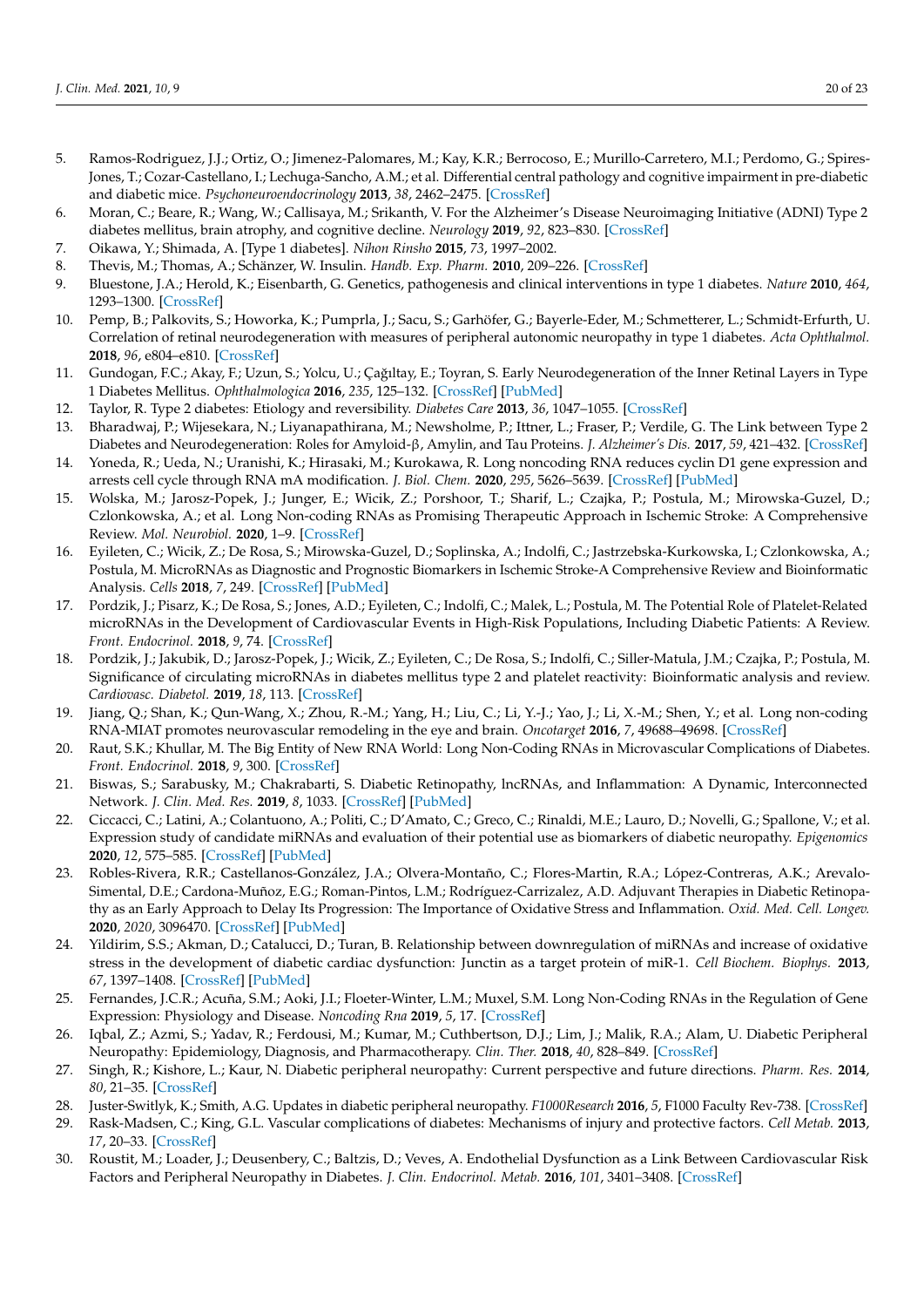- <span id="page-20-0"></span>31. Poggesi, A.; Pasi, M.; Pescini, F.; Pantoni, L.; Inzitari, D. Circulating biologic markers of endothelial dysfunction in cerebral small vessel disease: A review. *J. Cereb. Blood Flow Metab.* **2016**, *36*, 72–94. [\[CrossRef\]](http://dx.doi.org/10.1038/jcbfm.2015.116) [\[PubMed\]](http://www.ncbi.nlm.nih.gov/pubmed/26058695)
- <span id="page-20-1"></span>32. Yasmeen, S.; Kaur, S.; Mirza, A.H.; Brodin, B.; Pociot, F.; Kruuse, C. miRNA-27a-3p and miRNA-222-3p as Novel Modulators of Phosphodiesterase 3a (PDE3A) in Cerebral Microvascular Endothelial Cells. *Mol. Neurobiol.* **2019**, *56*, 5304–5314. [\[CrossRef\]](http://dx.doi.org/10.1007/s12035-018-1446-5) [\[PubMed\]](http://www.ncbi.nlm.nih.gov/pubmed/30603956)
- <span id="page-20-2"></span>33. Wang, L.; Chopp, M.; Szalad, A.; Zhang, Y.; Wang, X.; Zhang, R.L.; Liu, X.S.; Jia, L.; Zhang, Z.G. The role of miR-146a in dorsal root ganglia neurons of experimental diabetic peripheral neuropathy. *Neuroscience* **2014**, *259*, 155–163. [\[CrossRef\]](http://dx.doi.org/10.1016/j.neuroscience.2013.11.057) [\[PubMed\]](http://www.ncbi.nlm.nih.gov/pubmed/24316060)
- <span id="page-20-3"></span>34. Wang, L.; Chopp, M.; Lu, X.; Szalad, A.; Jia, L.; Liu, X.S.; Wu, K.-H.; Lu, M.; Zhang, Z.G. miR-146a mediates thymosin β4 induced neurovascular remodeling of diabetic peripheral neuropathy in type-II diabetic mice. *Brain Res.* **2019**, *1707*, 198–207. [\[CrossRef\]](http://dx.doi.org/10.1016/j.brainres.2018.11.039) [\[PubMed\]](http://www.ncbi.nlm.nih.gov/pubmed/30500399)
- <span id="page-20-4"></span>35. Zhang, Y.; Chopp, M.; Liu, X.S.; Kassis, H.; Wang, X.; Li, C.; An, G.; Zhang, Z.G. MicroRNAs in the axon locally mediate the effects of chondroitin sulfate proteoglycans and cGMP on axonal growth. *Dev. Neurobiol.* **2015**, *75*, 1402–1419. [\[CrossRef\]](http://dx.doi.org/10.1002/dneu.22292) [\[PubMed\]](http://www.ncbi.nlm.nih.gov/pubmed/25788427)
- <span id="page-20-5"></span>36. Jia, L.; Wang, L.; Chopp, M.; Zhang, Y.; Szalad, A.; Zhang, Z.G. MicroRNA 146a locally mediates distal axonal growth of dorsal root ganglia neurons under high glucose and sildenafil conditions. *Neuroscience* **2016**, *329*, 43–53. [\[CrossRef\]](http://dx.doi.org/10.1016/j.neuroscience.2016.05.005)
- <span id="page-20-6"></span>37. Ziegler, D.; Papanas, N.; Zhivov, A.; Allgeier, S.; Winter, K.; Ziegler, I.; Brüggemann, J.; Strom, A.; Peschel, S.; Köhler, B.; et al. Early detection of nerve fiber loss by corneal confocal microscopy and skin biopsy in recently diagnosed type 2 diabetes. *Diabetes* **2014**, *63*, 2454–2463. [\[CrossRef\]](http://dx.doi.org/10.2337/db13-1819)
- <span id="page-20-7"></span>38. Hu, J.; Hu, X.; Kan, T. MiR-34c Participates in Diabetic Corneal Neuropathy Via Regulation of Autophagy. *Investig. Ophthalmol. Vis. Sci.* **2019**, *60*, 16–25. [\[CrossRef\]](http://dx.doi.org/10.1167/iovs.18-24968)
- <span id="page-20-8"></span>39. Hu, J.; Huang, Y.; Lin, Y.; Lin, J. Protective effect inhibiting the expression of miR-181a on the diabetic corneal nerve in a mouse model. *Exp. Eye Res.* **2020**, *192*, 107925. [\[CrossRef\]](http://dx.doi.org/10.1016/j.exer.2020.107925)
- <span id="page-20-9"></span>40. Wang, Y.; Zhao, X.; Wu, X.; Dai, Y.; Chen, P.; Xie, L. microRNA-182 Mediates Sirt1-Induced Diabetic Corneal Nerve Regeneration. *Diabetes* **2016**, *65*, 2020–2031. [\[CrossRef\]](http://dx.doi.org/10.2337/db15-1283)
- <span id="page-20-10"></span>41. Wu, J.-H.; Gao, Y.; Ren, A.-J.; Zhao, S.-H.; Zhong, M.; Peng, Y.-J.; Shen, W.; Jing, M.; Liu, L. Altered microRNA expression profiles in retinas with diabetic retinopathy. *Ophthalmic Res.* **2012**, *47*, 195–201. [\[CrossRef\]](http://dx.doi.org/10.1159/000331992) [\[PubMed\]](http://www.ncbi.nlm.nih.gov/pubmed/22156553)
- <span id="page-20-11"></span>42. Schneeberger, M.; Altirriba, J.; García, A.; Esteban, Y.; Castaño, C.; García-Lavandeira, M.; Alvarez, C.V.; Gomis, R.; Claret, M. Deletion of miRNA processing enzyme Dicer in POMC-expressing cells leads to pituitary dysfunction, neurodegeneration and development of obesity. *Mol. Metab.* **2012**, *2*, 74–85. [\[CrossRef\]](http://dx.doi.org/10.1016/j.molmet.2012.10.001) [\[PubMed\]](http://www.ncbi.nlm.nih.gov/pubmed/24199146)
- <span id="page-20-12"></span>43. Zhang, Q.-J.; Li, J.; Zhang, S.-Y. Effects of TRPM7/miR-34a Gene Silencing on Spatial Cognitive Function and Hippocampal Neurogenesis in Mice with Type 1 Diabetes Mellitus. *Mol. Neurobiol.* **2018**, *55*, 1568–1579. [\[CrossRef\]](http://dx.doi.org/10.1007/s12035-017-0398-5) [\[PubMed\]](http://www.ncbi.nlm.nih.gov/pubmed/28185128)
- <span id="page-20-13"></span>44. Li, H.-H.; Lin, S.-L.; Huang, C.-N.; Lu, F.-J.; Chiu, P.-Y.; Huang, W.-N.; Lai, T.-J.; Lin, C.-L. miR-302 Attenuates Amyloid-β-Induced Neurotoxicity through Activation of Akt Signaling. *J. Alzheimers. Dis.* **2016**, *50*, 1083–1098. [\[CrossRef\]](http://dx.doi.org/10.3233/JAD-150741) [\[PubMed\]](http://www.ncbi.nlm.nih.gov/pubmed/26890744)
- <span id="page-20-14"></span>45. Guo, Y.-B.; Ji, T.-F.; Zhou, H.-W.; Yu, J.-L. Effects of microRNA-21 on Nerve Cell Regeneration and Neural Function Recovery in Diabetes Mellitus Combined with Cerebral Infarction Rats by Targeting PDCD4. *Mol. Neurobiol.* **2018**, *55*, 2494–2505. [\[CrossRef\]](http://dx.doi.org/10.1007/s12035-017-0484-8) [\[PubMed\]](http://www.ncbi.nlm.nih.gov/pubmed/28389999)
- <span id="page-20-15"></span>46. Venkat, P.; Cui, C.; Chopp, M.; Zacharek, A.; Wang, F.; Landschoot-Ward, J.; Shen, Y.; Chen, J. MiR-126 Mediates Brain Endothelial Cell Exosome Treatment-Induced Neurorestorative Effects After Stroke in Type 2 Diabetes Mellitus Mice. *Stroke* **2019**, *50*, 2865–2874. [\[CrossRef\]](http://dx.doi.org/10.1161/STROKEAHA.119.025371)
- <span id="page-20-16"></span>47. Li, X.-J. Long non-coding RNA nuclear paraspeckle assembly transcript 1 inhibits the apoptosis of retina Müller cells after diabetic retinopathy through regulating miR-497/brain-derived neurotrophic factor axis. *Diab. Vasc. Dis. Res.* **2018**, *15*, 204–213. [\[CrossRef\]](http://dx.doi.org/10.1177/1479164117749382)
- <span id="page-20-17"></span>48. Mattsson, N.; Andreasson, U.; Zetterberg, H.; Blennow, K. Alzheimer's Disease Neuroimaging Initiative Association of Plasma Neurofilament Light With Neurodegeneration in Patients with Alzheimer Disease. *JAMA Neurol.* **2017**, *74*, 557–566. [\[CrossRef\]](http://dx.doi.org/10.1001/jamaneurol.2016.6117)
- <span id="page-20-18"></span>49. Spielman, L.J.; Little, J.P.; Klegeris, A. Inflammation and insulin/IGF-1 resistance as the possible link between obesity and neurodegeneration. *J. Neuroimmunol.* **2014**, *273*, 8–21. [\[CrossRef\]](http://dx.doi.org/10.1016/j.jneuroim.2014.06.004)
- <span id="page-20-19"></span>50. Ma, Q. Role of nrf2 in oxidative stress and toxicity. *Annu. Rev. Pharm. Toxicol.* **2013**, *53*, 401–426. [\[CrossRef\]](http://dx.doi.org/10.1146/annurev-pharmtox-011112-140320)
- <span id="page-20-20"></span>51. Sarlak, G.; Vincent, B. The Roles of the Stem Cell-Controlling Sox2 Transcription Factor: From Neuroectoderm Development to Alzheimer's Disease? *Mol. Neurobiol.* **2016**, *53*, 1679–1698. [\[CrossRef\]](http://dx.doi.org/10.1007/s12035-015-9123-4) [\[PubMed\]](http://www.ncbi.nlm.nih.gov/pubmed/25691455)
- <span id="page-20-21"></span>52. Bayfield, M.A.; Yang, R.; Maraia, R.J. Conserved and divergent features of the structure and function of La and La-related proteins (LARPs). *Biochim. Biophys. Acta* **2010**, *1799*, 365–378. [\[CrossRef\]](http://dx.doi.org/10.1016/j.bbagrm.2010.01.011) [\[PubMed\]](http://www.ncbi.nlm.nih.gov/pubmed/20138158)
- <span id="page-20-22"></span>53. Zhao, Z.; Li, X.; Li, Q. Curcumin accelerates the repair of sciatic nerve injury in rats through reducing Schwann cells apoptosis and promoting myelinization. *Biomed. Pharm.* **2017**, *92*, 1103–1110. [\[CrossRef\]](http://dx.doi.org/10.1016/j.biopha.2017.05.099) [\[PubMed\]](http://www.ncbi.nlm.nih.gov/pubmed/28622711)
- <span id="page-20-23"></span>54. Cheng, Y.; Zhu, P.; Yang, J.; Liu, X.; Dong, S.; Wang, X.; Chun, B.; Zhuang, J.; Zhang, C. Ischaemic preconditioning-regulated miR-21 protects heart against ischaemia/reperfusion injury via anti-apoptosis through its target PDCD4. *Cardiovasc. Res.* **2010**, *87*, 431–439. [\[CrossRef\]](http://dx.doi.org/10.1093/cvr/cvq082) [\[PubMed\]](http://www.ncbi.nlm.nih.gov/pubmed/20219857)
- <span id="page-20-24"></span>55. Gusel'nikova, V.V.; Korzhevskiy, D.E. NeuN As a Neuronal Nuclear Antigen and Neuron Differentiation Marker. *Acta Nat.* **2015**, *7*, 42–47. [\[CrossRef\]](http://dx.doi.org/10.32607/20758251-2015-7-2-42-47)
- <span id="page-20-25"></span>56. Person, F.; Wilczak, W.; Hube-Magg, C.; Burdelski, C.; Möller-Koop, C.; Simon, R.; Noriega, M.; Sauter, G.; Steurer, S.; Burdak-Rothkamm, S.; et al. Prevalence of βIII-tubulin (TUBB3) expression in human normal tissues and cancers. *Tumour Biol.* **2017**, *39*, 1010428317712166. [\[CrossRef\]](http://dx.doi.org/10.1177/1010428317712166)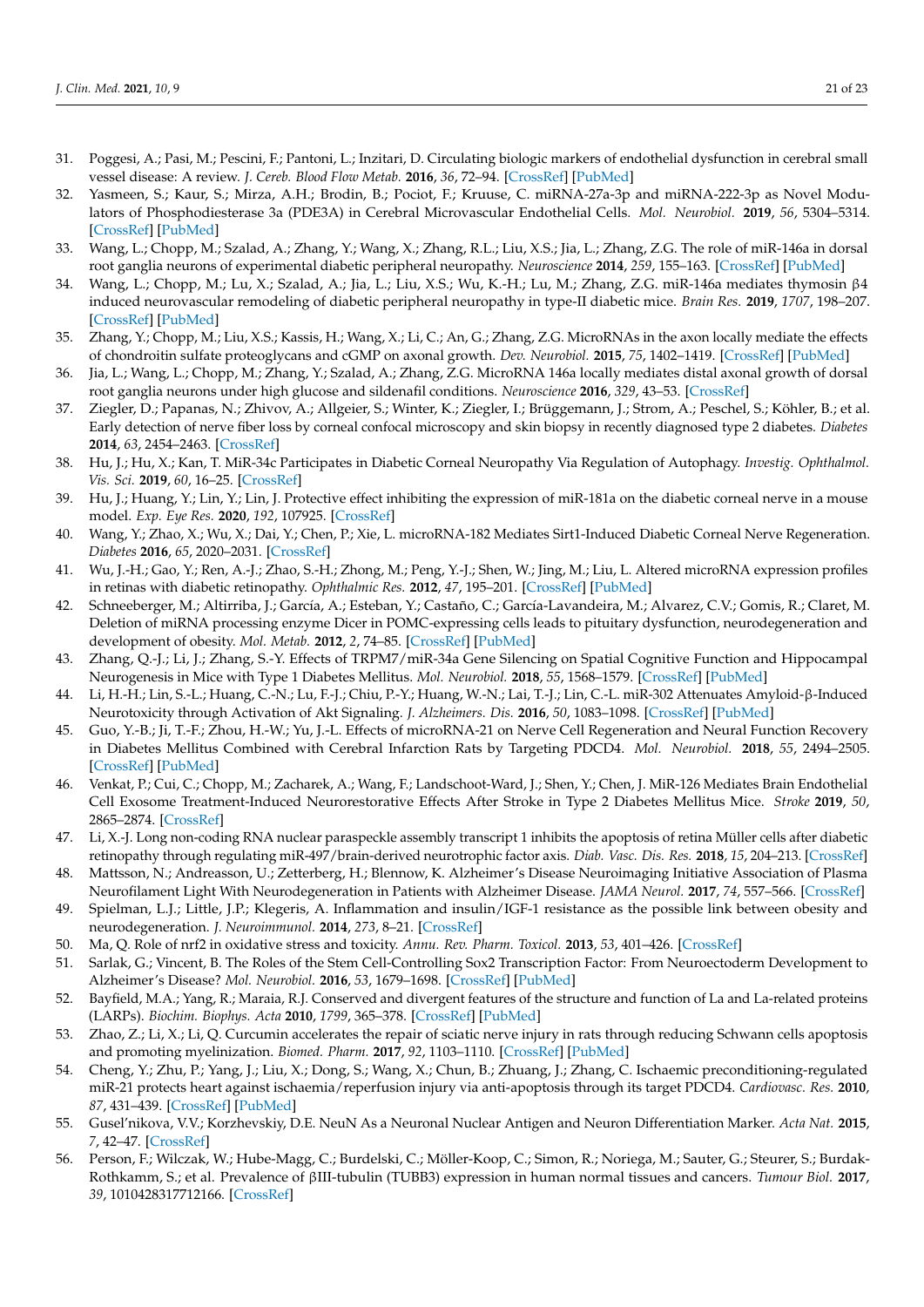- <span id="page-21-0"></span>57. Schlingmann, K.P.; Waldegger, S.; Konrad, M.; Chubanov, V.; Gudermann, T. TRPM6 and TRPM7–Gatekeepers of human magnesium metabolism. *Biochim. Biophys. Acta* **2007**, *1772*, 813–821. [\[CrossRef\]](http://dx.doi.org/10.1016/j.bbadis.2007.03.009)
- <span id="page-21-1"></span>58. Lin, X.; Guan, H.; Huang, Z.; Liu, J.; Li, H.; Wei, G.; Cao, X.; Li, Y. Downregulation of Bcl-2 expression by miR-34a mediates palmitate-induced Min6 cells apoptosis. *J. Diabetes Res.* **2014**, *2014*, 258695. [\[CrossRef\]](http://dx.doi.org/10.1155/2014/258695)
- <span id="page-21-2"></span>59. Song, M.-S.; Rossi, J.J. Molecular mechanisms of Dicer: Endonuclease and enzymatic activity. *Biochem. J.* **2017**, *474*, 1603–1618. [\[CrossRef\]](http://dx.doi.org/10.1042/BCJ20160759)
- <span id="page-21-3"></span>60. Koscianska, E.; Starega-Roslan, J.; Krzyzosiak, W.J. The role of Dicer protein partners in the processing of microRNA precursors. *PLoS ONE* **2011**, *6*, e28548. [\[CrossRef\]](http://dx.doi.org/10.1371/journal.pone.0028548)
- <span id="page-21-4"></span>61. Shan, K.; Jiang, Q.; Wang, X.-Q.; Wang, Y.-N.-Z.; Yang, H.; Yao, M.-D.; Liu, C.; Li, X.-M.; Yao, J.; Liu, B.; et al. Role of long non-coding RNA-RNCR3 in atherosclerosis-related vascular dysfunction. *Cell Death Dis.* **2016**, *7*, e2248. [\[CrossRef\]](http://dx.doi.org/10.1038/cddis.2016.145) [\[PubMed\]](http://www.ncbi.nlm.nih.gov/pubmed/27253412)
- <span id="page-21-5"></span>62. Leung, A.; Natarajan, R. Long Noncoding RNAs in Diabetes and Diabetic Complications. *Antioxid. Redox Signal.* **2018**, *29*, 1064–1073. [\[CrossRef\]](http://dx.doi.org/10.1089/ars.2017.7315) [\[PubMed\]](http://www.ncbi.nlm.nih.gov/pubmed/28934861)
- <span id="page-21-6"></span>63. Gasecka, A.; Siwik, D.; Gajewska, M.; Jaguszewski, M.J.; Mazurek, T.; Filipiak, K.J.; Postuła, M.; Eyileten, C. Early Biomarkers of Neurodegenerative and Neurovascular Disorders in Diabetes. *J. Clin. Med. Res.* **2020**, *9*, 2807. [\[CrossRef\]](http://dx.doi.org/10.3390/jcm9092807) [\[PubMed\]](http://www.ncbi.nlm.nih.gov/pubmed/32872672)
- <span id="page-21-7"></span>64. Adamska, A.; Pilacinski, S.; Zozulinska-Ziolkiewicz, D.; Gandecka, A.; Grzelka, A.; Konwerska, A.; Malinska, A.; Nowicki, M.; Araszkiewicz, A. An increased skin microvessel density is associated with neurovascular complications in type 1 diabetes mellitus. *Diab. Vasc. Dis. Res.* **2019**, *16*, 513–522. [\[CrossRef\]](http://dx.doi.org/10.1177/1479164119850831)
- <span id="page-21-8"></span>65. Zhang, Q.; Fang, W.; Ma, L.; Wang, Z.-D.; Yang, Y.-M.; Lu, Y.-Q. VEGF levels in plasma in relation to metabolic control, inflammation, and microvascular complications in type-2 diabetes: A cohort study. *Medicine* **2018**, *97*, e0415. [\[CrossRef\]](http://dx.doi.org/10.1097/MD.0000000000010415)
- <span id="page-21-9"></span>66. Eyileten, C.; Mirowska-Guzel, D.; Milanowski, L.; Zaremba, M.; Rosiak, M.; Cudna, A.; Kaplon-Cieslicka, A.; Opolski, G.; Filipiak, K.J.; Malek, L.; et al. Serum Brain-Derived Neurotrophic Factor is Related to Platelet Reactivity and Metformin Treatment in Adult Patients with Type 2 Diabetes Mellitus. *Can. J. Diabetes* **2019**, *43*, 19–26. [\[CrossRef\]](http://dx.doi.org/10.1016/j.jcjd.2018.01.014)
- 67. Eyileten, C.; Kaplon-Cieslicka, A.; Mirowska-Guzel, D.; Malek, L.; Postula, M. Antidiabetic Effect of Brain-Derived Neurotrophic Factor and Its Association with Inflammation in Type 2 Diabetes Mellitus. *J. Diabetes Res.* **2017**, *2017*, 2823671. [\[CrossRef\]](http://dx.doi.org/10.1155/2017/2823671)
- 68. Eyileten, C.; Zaremba, M.; Janicki, P.K.; Rosiak, M.; Cudna, A.; Kapłon-Cieślicka, A.; Opolski, G.; Filipiak, K.J.; Kosior, D.A.; Mirowska-Guzel, D.; et al. Serum Brain-Derived Neurotrophic Factor is Related to Platelet Reactivity but not to Genetic Polymorphisms within BDNF Encoding Gene in Patients with Type 2 Diabetes. *Med. Sci. Monit.* **2016**, *22*, 69–76. [\[CrossRef\]](http://dx.doi.org/10.12659/MSM.895607)
- <span id="page-21-10"></span>69. Mirowska-Guzel, D. The role of neurotrophic factors in the pathology and treatment of multiple sclerosis. *Immunopharmacol. Immunotoxicol.* **2009**, *31*, 32–38. [\[CrossRef\]](http://dx.doi.org/10.1080/08923970802379819)
- <span id="page-21-11"></span>70. Eyileten, C.; Sharif, L.; Wicik, Z.; Jakubik, D.; Jarosz-Popek, J.; Soplinska, A.; Postula, M.; Czlonkowska, A.; Kaplon-Cieslicka, A.; Mirowska-Guzel, D. The Relation of the Brain-Derived Neurotrophic Factor with MicroRNAs in Neurodegenerative Diseases and Ischemic Stroke. *Mol. Neurobiol.* **2020**, *58*, 329–347. [\[CrossRef\]](http://dx.doi.org/10.1007/s12035-020-02101-2)
- <span id="page-21-12"></span>71. Li, Y.; Xu, F.; Xiao, H.; Han, F. Long noncoding RNA BDNF-AS inversely regulated BDNF and modulated high-glucose induced apoptosis in human retinal pigment epithelial cells. *J. Cell. Biochem.* **2018**, *119*, 817–823. [\[CrossRef\]](http://dx.doi.org/10.1002/jcb.26245)
- 72. Luo, L.; Ji, L.-D.; Cai, J.-J.; Feng, M.; Zhou, M.; Hu, S.-P.; Xu, J.; Zhou, W.-H. Microarray Analysis of Long Noncoding RNAs in Female Diabetic Peripheral Neuropathy Patients. *Cell. Physiol. Biochem.* **2018**, *46*, 1209–1217. [\[CrossRef\]](http://dx.doi.org/10.1159/000489071) [\[PubMed\]](http://www.ncbi.nlm.nih.gov/pubmed/29672293)
- 73. Song, C.; Song, C.; Chen, K.; Zhang, X. Inhibition of long non-coding RNA IGF2AS protects apoptosis and neuronal loss in anesthetic-damaged mouse neural stem cell derived neurons. *Biomed. Pharm.* **2017**, *85*, 218–224. [\[CrossRef\]](http://dx.doi.org/10.1016/j.biopha.2016.10.094) [\[PubMed\]](http://www.ncbi.nlm.nih.gov/pubmed/27914827)
- <span id="page-21-13"></span>74. Chen, L.; Gong, H.-Y.; Xu, L. PVT1 protects diabetic peripheral neuropathy via PI3K/AKT pathway. *Eur. Rev. Med. Pharm. Sci.* **2018**, *22*, 6905–6911. [\[CrossRef\]](http://dx.doi.org/10.26355/eurrev_201810_16160)
- <span id="page-21-14"></span>75. Liu, C.; Li, C.-P.; Wang, J.-J.; Shan, K.; Liu, X.; Yan, B. RNCR3 knockdown inhibits diabetes mellitus-induced retinal reactive gliosis. *Biochem. Biophys. Res. Commun.* **2016**, *479*, 198–203. [\[CrossRef\]](http://dx.doi.org/10.1016/j.bbrc.2016.09.032)
- <span id="page-21-15"></span>76. Yu, J.-L.; Li, C.; Che, L.-H.; Zhao, Y.-H.; Guo, Y.-B. Downregulation of long noncoding RNA H19 rescues hippocampal neurons from apoptosis and oxidative stress by inhibiting IGF2 methylation in mice with streptozotocin-induced diabetes mellitus. *J. Cell. Physiol.* **2019**, *234*, 10655–10670. [\[CrossRef\]](http://dx.doi.org/10.1002/jcp.27746)
- <span id="page-21-16"></span>77. Li, C.-P.; Wang, S.-H.; Wang, W.-Q.; Song, S.-G.; Liu, X.-M. Long Noncoding RNA-Sox2OT Knockdown Alleviates Diabetes Mellitus-Induced Retinal Ganglion Cell (RGC) injury. *Cell. Mol. Neurobiol.* **2017**, *37*, 361–369. [\[CrossRef\]](http://dx.doi.org/10.1007/s10571-016-0380-1)
- <span id="page-21-17"></span>78. Zhang, Y.-L.; Hu, H.-Y.; You, Z.-P.; Li, B.-Y.; Shi, K. Targeting long non-coding RNA MALAT1 alleviates retinal neurodegeneration in diabetic mice. *Int. J. Ophthalmol.* **2020**, *13*, 213–219. [\[CrossRef\]](http://dx.doi.org/10.18240/ijo.2020.02.03)
- <span id="page-21-18"></span>79. Jiang, L.; Wang, C.; Shen, X. LncRNA GAS5 suppresses ER stress-induced apoptosis and inflammation by regulating SERCA2b in HG-treated retinal epithelial cell. *Mol. Med. Rep.* **2020**, *22*, 1072–1080. [\[CrossRef\]](http://dx.doi.org/10.3892/mmr.2020.11163)
- <span id="page-21-19"></span>80. Tu, W.; Wang, H.; Li, S.; Liu, Q.; Sha, H. The Anti-Inflammatory and Anti-Oxidant Mechanisms of the Keap1/Nrf2/ARE Signaling Pathway in Chronic Diseases. *Aging Dis.* **2019**, *10*, 637–651. [\[CrossRef\]](http://dx.doi.org/10.14336/AD.2018.0513)
- <span id="page-21-20"></span>81. Li, H.; Liu, Y.; Huang, J.; Liu, Y.; Zhu, Y. Association of genetic variants in lncRNA GAS5/miR-21/mTOR axis with risk and prognosis of coronary artery disease among a Chinese population. *J. Clin. Lab. Anal.* **2020**, *34*, 521. [\[CrossRef\]](http://dx.doi.org/10.1002/jcla.23430)
- 82. Chen, L.; Ren, P.; Zhang, Y.; Gong, B.; Yu, D.; Sun, X. Long non-coding RNA GAS5 increases the radiosensitivity of A549 cells through interaction with the miR-21/PTEN/Akt axis. *Oncol. Rep.* **2020**, *43*, 897–907. [\[CrossRef\]](http://dx.doi.org/10.3892/or.2020.7467)